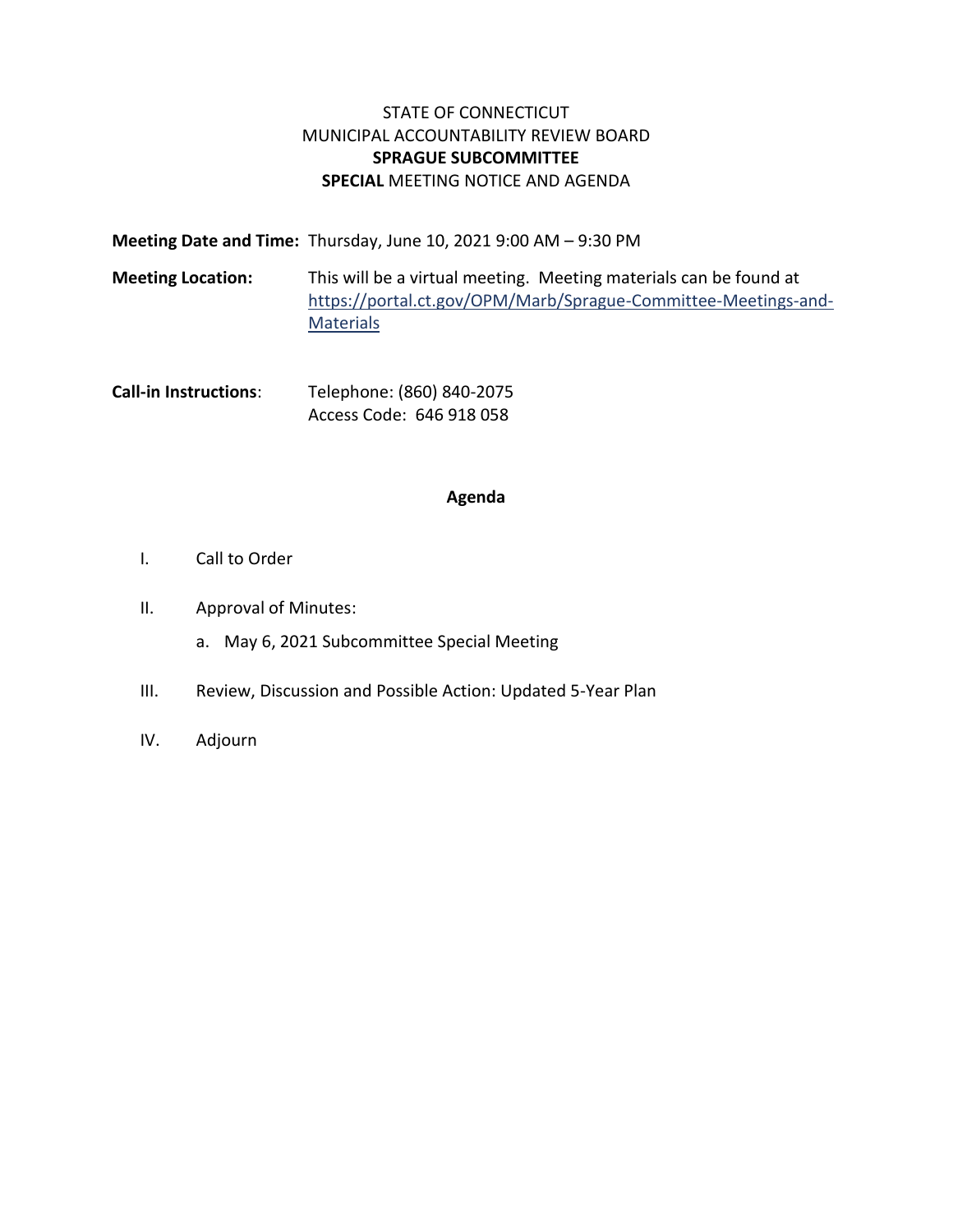# STATE OF CONNECTICUT MUNICIPAL ACCOUNTABILITY REVIEW BOARD **SPRAGUE SUBCOMMITTEE SPECIAL** MEETING MINUTES

## **Meeting Date and Time:** Thursday, May 6, 2021 10:00 AM – 12:00 PM

**Meeting Location:** This was a virtual meeting. Meeting materials can be found at [https://portal.ct.gov/OPM/Marb/Sprague-Committee-Meetings-and-](https://portal.ct.gov/OPM/Marb/Sprague-Committee-Meetings-and-Materials)**[Materials](https://portal.ct.gov/OPM/Marb/Sprague-Committee-Meetings-and-Materials)** 

| <b>Call-in Instructions:</b> | Telephone: (860) 840-2075 |
|------------------------------|---------------------------|
|                              | Access Code: 377 458 089  |

**Members in Attendance:** Kimberly Kennison (OPM Secretary designee), Christine Shaw (State Treasurer designee), Mark Waxenberg

**Town Officials in Attendance:** First Selectman Cheryl Blanchard, Superintendent Hull, Michele Demicco, Melissa Sevigny

## **OPM Staff in Attendance:** Julian Freund

I. Call to Order

The meeting was called to order at 10:04 AM.

- II. Approval of Minutes:
	- a. March 25, 2021 Subcommittee Special Meeting

Ms. Shaw made a motion to approve the minutes, with a second by Mr. Waxenberg. All voted in favor.

III. Review, Discussion and Possible Action: Labor Contract

a. MEUI Local 506

The proposed agreement covers four employees in the Public Works Department. The prior contract expired June 30, 2020. The term of the successor contract would be July 2020 through June 2023.

The MARB has authority to approve, reject or take no action on the contract. If the MARB chooses to take action, it would have until June 9th. First Selectman Cheryl Blanchard summarized the major provisions in the contract which provides for general wage increases of 2% in each year. Reimbursements for safety shoes and uniforms were increased and a new reimbursement for eyewear was included. Mr. Waxenberg noted that the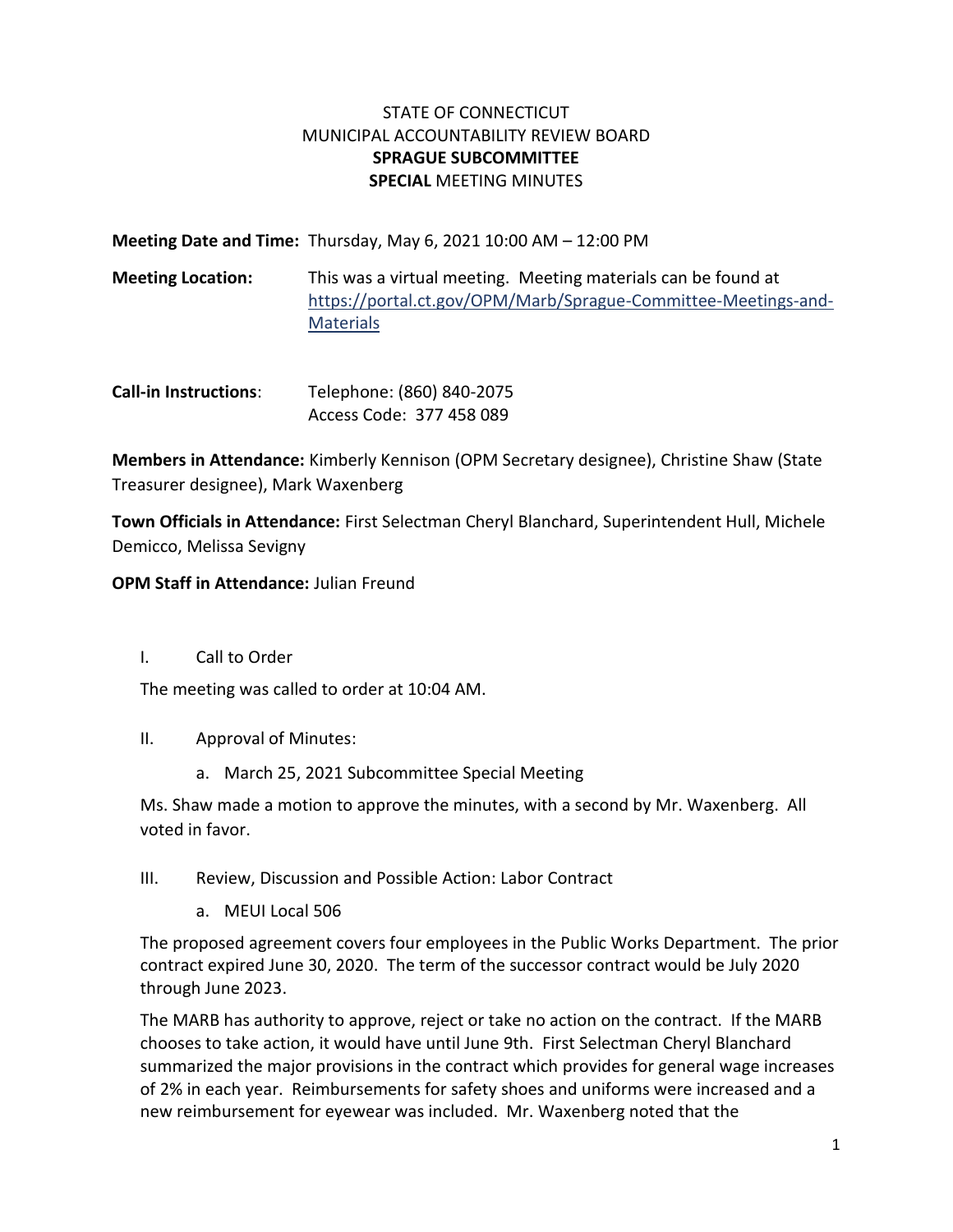comparables illustrate the percentage changes in the salaries for similar positions in other towns. The Town will provide additional comparable data prior to the meeting of the full MARB.

Mr. Waxenberg made a motion with a second by Ms. Shaw to recommend approval of the contract by the full MARB. The motions passed unanimously.

# IV. Review, Discussion and Possible Action: FY 2022 Recommended Budget

The Town Board of Finance released a proposed FY 2022 Budget in the previous week. The proposed budget would be presented at a public hearing followed by action to approve the budget, or send to referendum, at the annual Town Meeting. Mr. Freund and Ms. Blanchard summarized the proposed budget which is generally in alignment with the previously approved 5-Year Plan. The proposed mill rate increase is somewhat less than previously planned, but generated more revenue because of higher than anticipated grand list growth. The fund balance that results from the projected FY 2021 surplus and the proposed FY 2022 budget exceeds previous projections for Fund Balance.

Ms. Kennison suggested the Town begin assembling a plan for unplanned revenues that are likely to be received from Federal relief funds and State sources over the next year or so. Other members agreed that a plan for use of the funds would be valuable.

A motion was made by Ms. Shaw, with a second by Mr. Waxenberg, to recommend to the full MARB approval of the FY 2022 Budget as proposed. The motion was approved unanimously.

# V. Review and Discussion: Updated 5-Year Plan

Ms. Kennison noted that the Town included a Draft 5-Year Plan in the meeting materials. The Plan is still in early draft form but was included as context for the budget discussion.

Further revisions or additions to the draft plan should include a description of the assumptions used in the revenue and expenditure projections as well as an exhibit showing projected changes in Fund Balance. Ms. Kennison suggested that the Town incorporate planned transfers to the CNR Fund in order to eliminate the deficit in that fund.

# VI. Adjourn

Mr. Waxenberg made a motion to adjourn, with a second by Ms. Shaw. The meeting adjourned at 10:35 AM.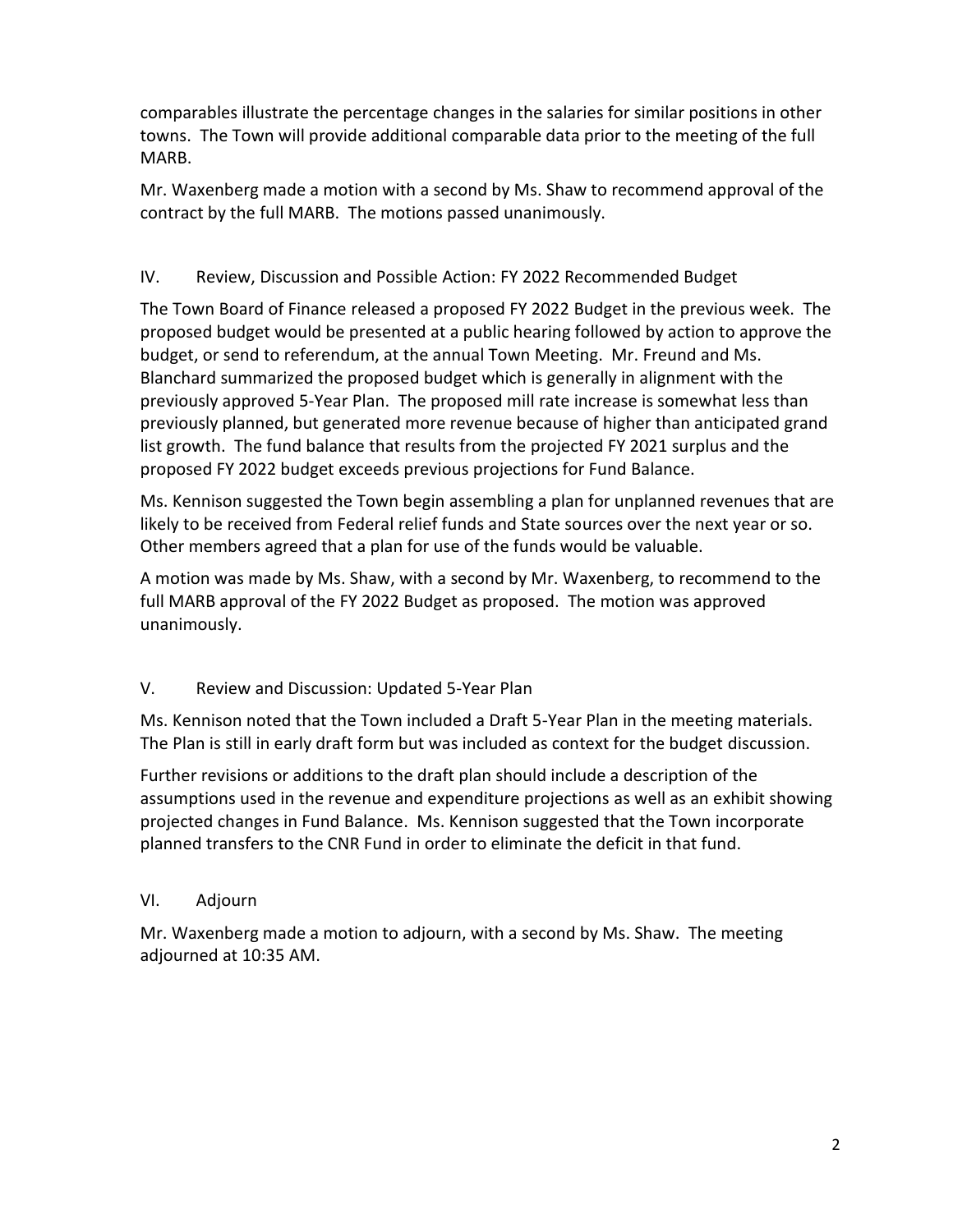## **MUNICIPAL ACCOUNTABILITY REVIEW BOARD MEMORANDUM**

**To**: Members of the Municipal Accountability Review Board

**From**: Julian Freund

**Date**: June 3, 2021

**Subject**: Town of Sprague 5-Year Plan: FY 2022-2026

## *Background*

The MARB statute requires Tier II municipalities to obtain MARB approval of a multi-year recovery plan. In addition, any municipality seeking Municipal Restructuring Funds is required to submit a five-year recovery plan as part of its request for funding.

The Town of Sprague submitted a Draft 5-Year Plan in early May for review by the Sprague Subcommittee in conjunction with review of the Town's Recommended FY 2022 Budget. The FY 2022 Budget, which represents the first year of the 5-Year Plan, was approved by the MARB at its May meeting and subsequently adopted at the annual Town Meeting on May 25.

A revised 5-Year Plan for FY 2022-2026 is expected to be reviewed by the Sprague Subcommittee at a special meeting prior to the full MARB meeting on June 10, 2021. The revisions made to the Draft Plan following Subcommittee review consist of the following:

- Addition of a section explaining the assumptions used for revenue and expenditure projections
- Addition of a plan for addressing the deficit in the Capital Non-Recurring Fund (CNR)

## *Summary of FY 2022 – FY 2026 5-Year Plan*

Assumptions: The Town's updated 5-Year Plan is based on assumptions that are generally consistent with the assumptions used in prior plans. The grand list is updated to reflect actual growth in the October 2020 grand list, and, as was the case in prior versions of the Plan, assumes no growth in the out-years. Mill rate increases are included in each year of the Plan, but have been reduced from prior Plans as a result of the unanticipated grand list growth in the October 2020 grand list. State Aid is held flat throughout the five-year period consistent with prior versions of the Plan.

As the detailed explanation of the assumptions illustrates, the expenditure assumptions from prior plans are carried forward into the updated Plan. Projected Debt Service payments have been updated to reflect the Town's fall 2020 bond issue.

CNR Fund Balance: As previously report, the Town has been carrying a deficit in the CNR Fund, which is estimated to be about \$535,000 by 6/30/21. The 5-Year Plan addresses the deficit by direction a portion of each year's projected surplus to the CNR Fund.

Fund Balance: The resulting Fund Balance projections, as shown in the last page of the 5-Year Plan, exceed the targets as shown in the most recent approved Plan. The Fund Balance exhibit shows that, following a significant surplus in FY 2020 and anticipated for FY 2021, the Town's Fund Balance stabilizes and is projected to grow consistently over the five year period. Fund Balance reaches 4.8% of expenditures by the final year.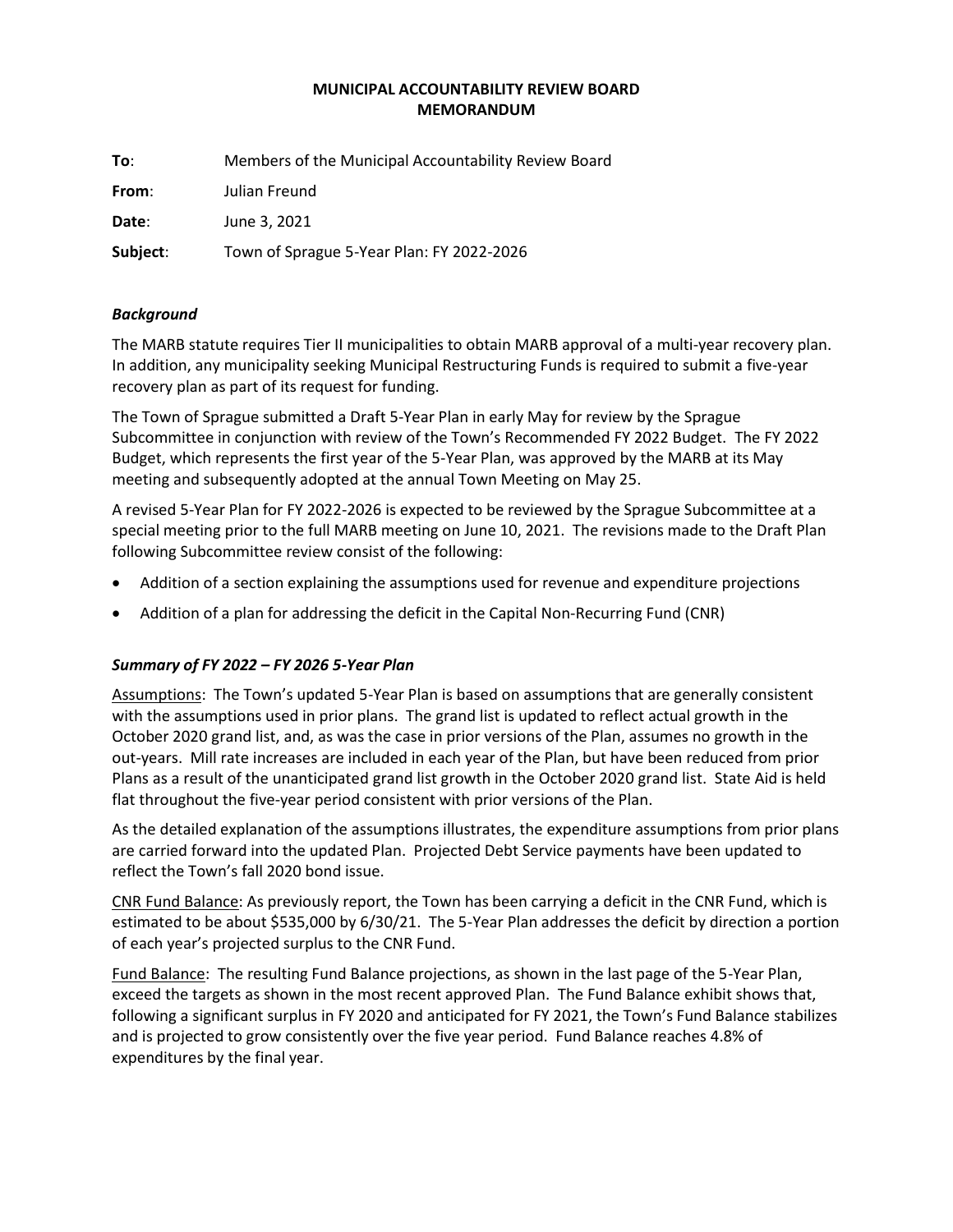| <b>Assumptions</b>              | <b>FY20 - FY24 Plan</b>            | <b>FY21-FY25 Plan</b>               | <b>FY22 - FY26 Plan</b>             |
|---------------------------------|------------------------------------|-------------------------------------|-------------------------------------|
| <b>Grand List Growth</b>        | FY20: 1.0%                         | FY21: 0.4% (Oct. '19<br>grand list) | FY22: 1.6% (Oct. '20<br>grand list) |
|                                 | $FY21 - FY24:0%$                   | $FY22 - FY25:0%$                    | FY23-FY26:0%                        |
| <b>Mill Rates</b>               | FY20: 34.75                        | FY20: 34.75                         | FY20: 34.75                         |
|                                 | FY21: 35.75                        | FY21: 35.75                         | FY21: 35.75                         |
|                                 | FY22: 36.25                        | FY22: 36.25                         | FY22: 36.00                         |
|                                 | FY23: 36.75                        | FY23: 36.75                         | FY23: 36.50                         |
|                                 | FY24: 37.25                        | FY24: 37.50                         | FY24: 37.25                         |
|                                 |                                    | FY25: 38.25                         | FY25: 38.00                         |
|                                 |                                    |                                     | FY26: 38.25                         |
| <b>Tax Collection Rate</b>      | 97.00%                             | 97.00%                              | 97.00%                              |
| <b>State Aid</b>                | ECS: Increase                      | No increases assumed                | No increases assumed                |
|                                 | \$50,000/year                      | for any sources of                  | for any sources of                  |
|                                 |                                    | <b>State Aid</b>                    | <b>State Aid</b>                    |
|                                 | Other: Level funding               |                                     |                                     |
| <b>Salaries</b>                 | 2% per year                        | TH Employees: 1%                    | TH Employees: 1%                    |
|                                 |                                    | per year                            | per year                            |
|                                 |                                    | PW Employees: 2%                    | PW Employees: 2%                    |
|                                 |                                    | per year                            | per year                            |
| <b>Resident Trooper Program</b> | 2% per year                        | 2% per year                         | 2% per year                         |
| <b>Employee Health</b>          | FY20: 8.9%                         | FY21: 6.3%                          | FY22: 3.0%                          |
|                                 |                                    | (Partnership rate)                  | (Partnership rate)                  |
|                                 |                                    |                                     | plus anticipated                    |
|                                 | FY21-24: 5.0% per                  | FY22-25: 7% per year                | changes in<br>participation         |
|                                 | year                               |                                     |                                     |
|                                 |                                    |                                     | FY23-26: 7% per year                |
| Other Insurances                | 5% per year                        | 5% per year                         | 5% per year                         |
| <b>Education Expenditures</b>   | \$50,000 increase per              | FY21: 2.5%                          | FY22-26: 1.5% per                   |
|                                 | year                               |                                     | year                                |
|                                 |                                    | FY22-25: 1.5% per                   |                                     |
|                                 | (corresponds to ECS<br>projection) | year                                |                                     |
|                                 |                                    |                                     |                                     |

# **Summary Comparison of Major Assumptions to Previous 5-Year Plan**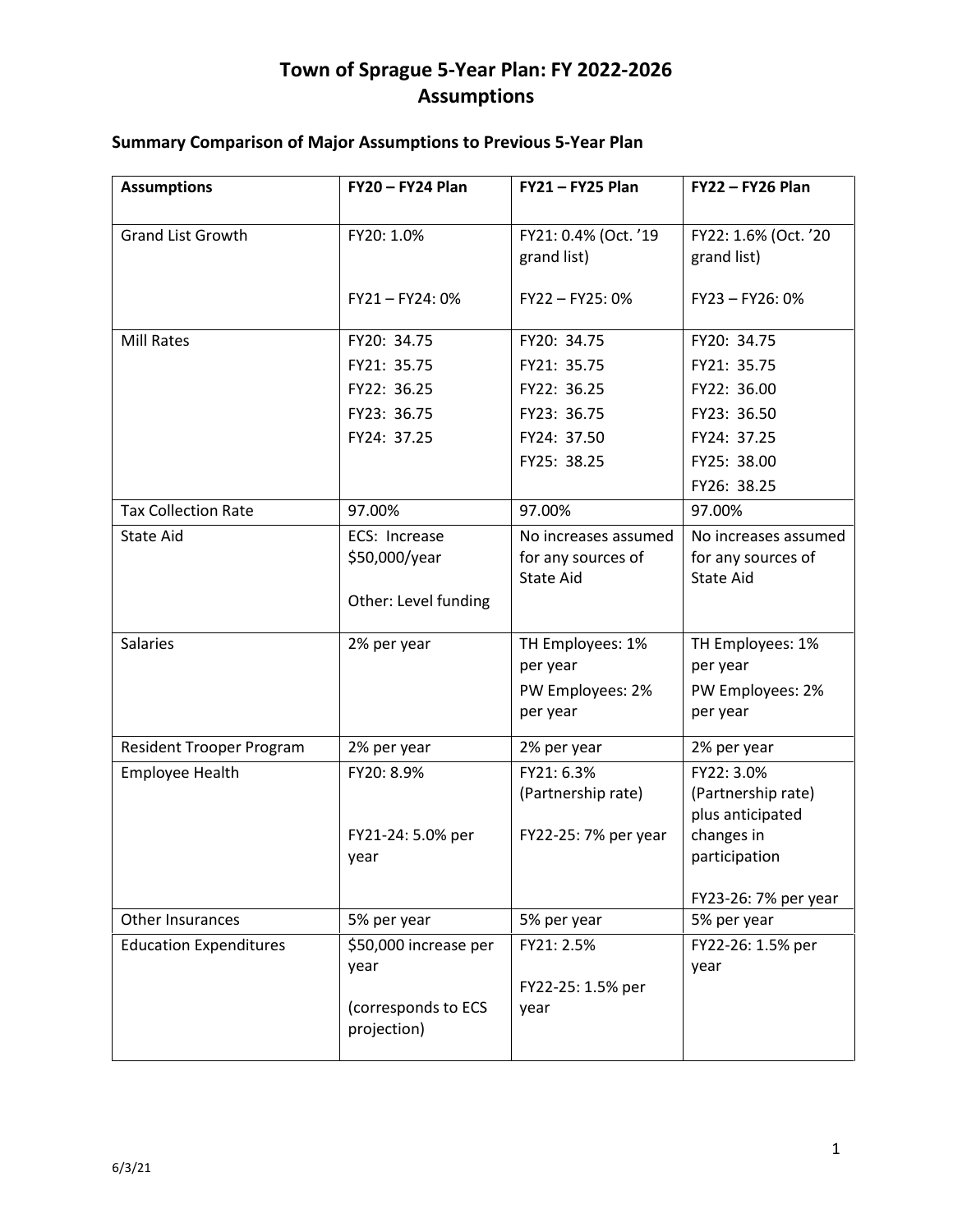## **Explanation of Major Assumptions**

## Grand List Growth

Grand List growth assumptions have been modified in the updated 5-Year Plan to reflect actual growth on the October 2020 grand list. The out-years of the plan assume no new grand list growth, based on input from the Town Assessor. This is consistent with the assumption in the previously adopted 5-Year Plan. Historical Grand List data is provided in the following table.

|                             | FY 2017     | <b>FY 2018</b> | FY 2019*    | FY 2020     | FY 2021     | FY 2022     |
|-----------------------------|-------------|----------------|-------------|-------------|-------------|-------------|
| <b>Net Grand List</b>       | Oct. 2015   | Oct. 2016      | Oct. 2017*  | Oct. 2018   | Oct. 2019   | Oct. 2020   |
| <b>Real Estate</b>          | 138,145,710 | 138,001,900    | 134,625,910 | 134.799.230 | 134,741,044 | 135,738,596 |
| Motor Vehicle               | 18,650,290  | 19,141,150     | 19,333,870  | 19,688,670  | 20,245,920  | 21,178,845  |
| <b>Personal Property</b>    | 12,427,132  | 12,442,410     | 8,346,150   | 8,335,020   | 8,513,100   | 9,206,235   |
| <b>Total Net Assessment</b> | 169,223,132 | 169,585,460    | 162,305,930 | 162,822,920 | 163,500,064 | 166,123,676 |
| Change vs Prior Year        | $-0.90\%$   | 0.21%          | $-4.29%$    | 0.32%       | 0.42%       | 1.60%       |

\* Revaluation

### Mill Rates

The projected mill rates for FY 2022 through FY 2026 are annually .25 mills lower than those included in the previously adopted 5-Year Plan due to an unplanned increase in the FY2022 Grand List. The mill rate for the final year of the plan is 38.25, representing a total increase of 2.5 mills or 7.0% over the current mill rate of 35.75.

| <b>Projected Mill Rates</b> | <b>FY 2022</b> | TY 2023 | FY 2024 | FY 2025 | Y 2026 |
|-----------------------------|----------------|---------|---------|---------|--------|
| Mill Rate                   | 36.00          | 36.50   | 37.25   | 38.00   | 38.25  |

## Tax Collection Rate

The tax collection rate is assumed to be 97.0% throughout the five year period. Historical tax collection rates are shown in the table below.

| <b>Tax Collection Rate</b> | <b>FY 2019</b> | <b>FY 2020</b> | <b>FY 2021</b>  | <b>FY 2022</b>  |
|----------------------------|----------------|----------------|-----------------|-----------------|
|                            | Actual         | Actual         | <b>Budgeted</b> | <b>Budgeted</b> |
| <b>Collection Rate</b>     | 97.8%          | 97.7%          | $97.0\%$        | 97.0%           |

## **State Aid**

State Aid is assumed to be level funded throughout the five year period. The previous plan assumes the possibility of an economic downturn and will limit the State's ability to provide additional funding for the foreseeable future. The current plan assumes the same possibility.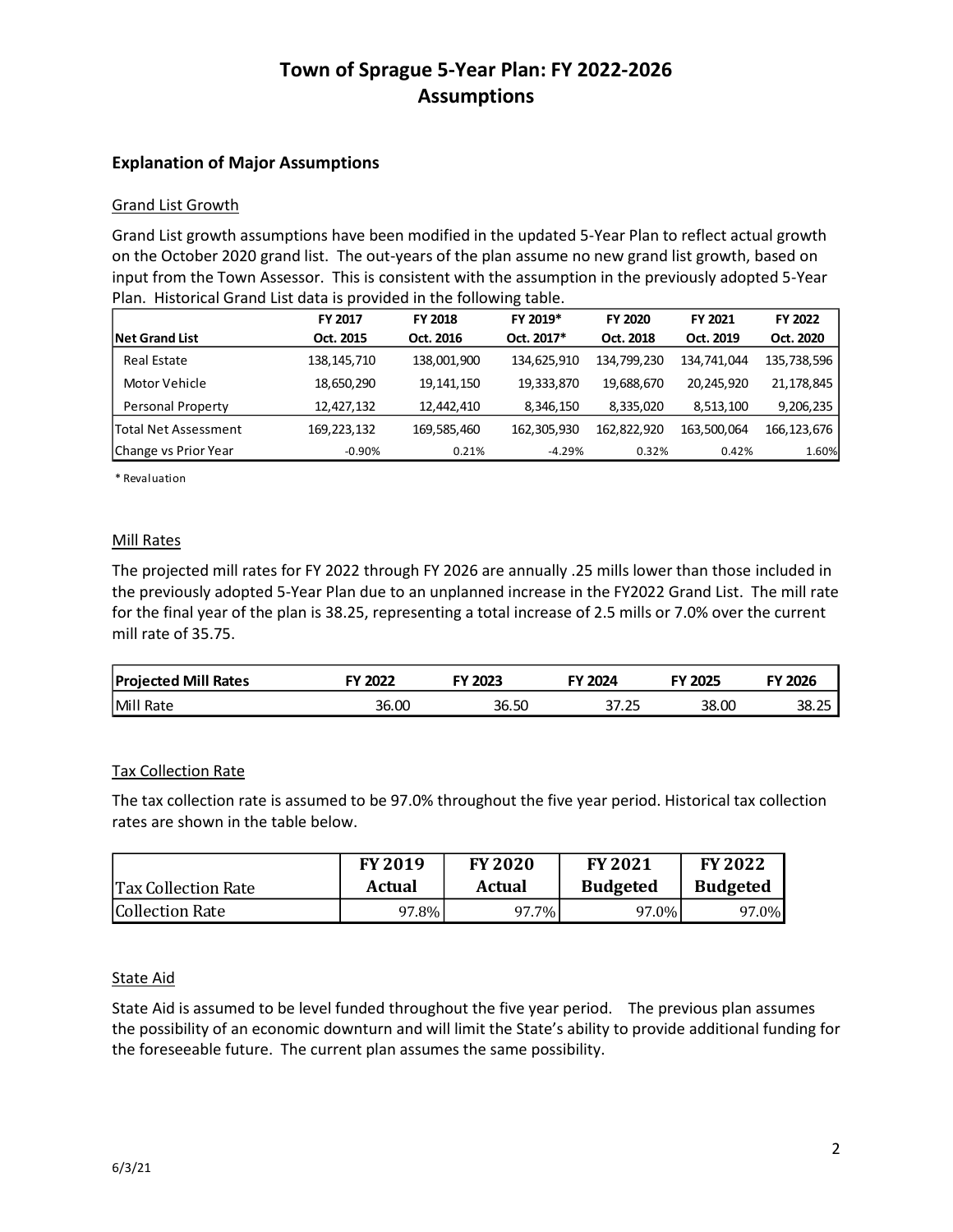## Salaries/Wages

Salary projections in FY 2022 represent the combined effect of a 1% wage increase for Town Hall employees and 2% wage increase for Public Works based on their union contract. The out-years of the Plan assume wage increases of 1%.

## Resident Trooper

Resident Trooper expense in FY 2022 are based on guidance provided by State Police Troop E. Increases in subsequent years are projected at 2% per year to be consistent with annual increases.

## Employee Health Insurance

The Town participates in the State Partnership program for employee health insurance. For FY 2022, rates are based on the Partnership published rates for July 2022 which include a 3% rate increase for New London County in addition to anticipated increases in employee participation. Rates are assumed to increase by 7% per year in the out-years.

## Other Insurances

Other Insurances include general liability, property insurance and Workers Compensation. These insurances are assumed to increase by 5% per year.

|                         | Actual   | Actual         | Actual         | Actual         | <b>Projected</b> |
|-------------------------|----------|----------------|----------------|----------------|------------------|
| <b>Other Insurances</b> | FY 2017  | <b>FY 2018</b> | <b>FY 2019</b> | <b>FY 2020</b> | <b>FY 2021</b>   |
| <b>Other Insurances</b> | \$91.501 | \$90.127       | \$89,165       | \$90,350       | \$97,098         |

## Education Expenditures

Education Expenditures for FY 2022 increase by 1.5% in FY 2022 based on the Recommended Budget. For FY 2022 – FY 2026, Education expenditures are assumed to increase by 1.5% per year. The table below depicts actual Education expenditures since FY 2015. With the exception of the budget overrun anomaly in FY 2018, year over year increases in Education expenditures have been under 2.5% per year. On an annualized basis, the increase from FY 2015 expenditures to the projected FY 2021 expenditures is 1.6% per year.

|                                                 |    | <b>BOE Actual</b>                 | Change vs         |  |  |  |  |
|-------------------------------------------------|----|-----------------------------------|-------------------|--|--|--|--|
| <b>Fiscal Year</b>                              |    | <b>Expenditures</b>               | <b>Prior Year</b> |  |  |  |  |
| 2015                                            | \$ | 6,009,968                         |                   |  |  |  |  |
| 2016                                            | \$ | 6,118,467                         | 1.8%              |  |  |  |  |
| 2017                                            | \$ | 6,231,500                         | 1.8%              |  |  |  |  |
| 2018                                            | \$ | 7,008,180                         | 12.5%             |  |  |  |  |
| 2019                                            | \$ | 6,248,091                         | $-10.8%$          |  |  |  |  |
| 2020                                            | \$ | 6,351,287                         | 1.7%              |  |  |  |  |
| 2021                                            | \$ | 6,503,595                         | 2.4%              |  |  |  |  |
| Sources: FY2015-2020: Town Financial Statements |    |                                   |                   |  |  |  |  |
|                                                 |    | FY 2021: Projected as of May 2021 |                   |  |  |  |  |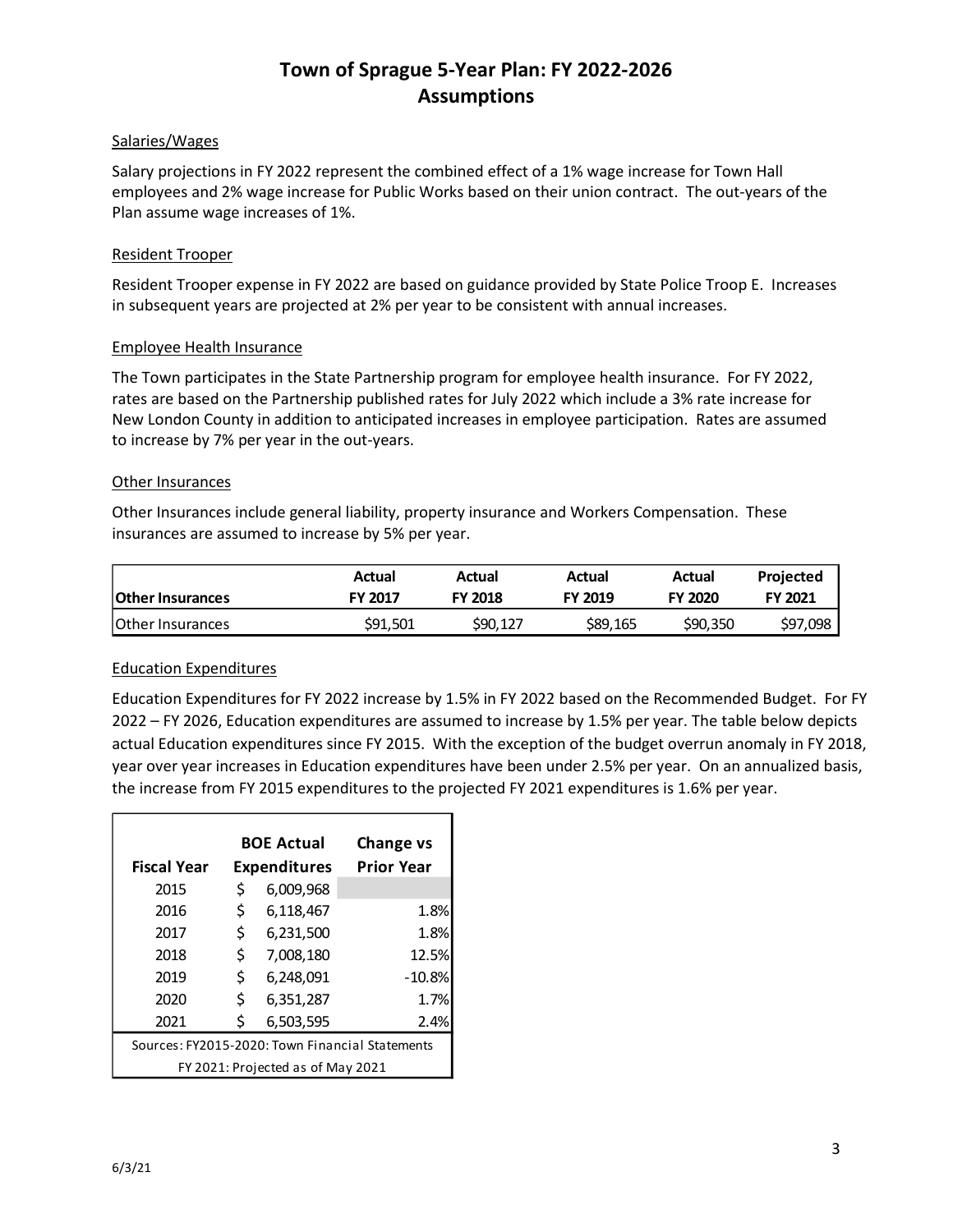## Transfer to CNR to Eliminate Fund Deficit

Beginning in FY2022, the Town intends to transfer a portion of its originally budgeted surplus (70%) to the CNR fund to help eliminate the fund deficit over a span of four to six years. The fund deficit as of FY2020 as reported in the annual financial statements was (\$635,189). In FY2021, the Town recouped approximately \$100,000 in previous year financing expenses through its issuance of bonds bringing the deficit balance to (\$535,189). As stated in the plan for FY2022 through FY2026, the Town intends to transfer \$355,749 to CNR from the General Fund's originally budgeted surplus through annual transfers.

|                    |                | <b>Initial</b>     |           |                    |                |            |
|--------------------|----------------|--------------------|-----------|--------------------|----------------|------------|
|                    |                | <b>Budgeted GF</b> |           | <b>Transfer to</b> |                | Updated GF |
| <b>Fiscal Year</b> | <b>Surplus</b> |                    | CNR (70%) |                    | <b>Surplus</b> |            |
| 2022               | \$             | 178,840            | Ŝ.        | 125,188            | \$             | 53,652     |
| 2023               | \$             | 107,669            | Ś         | 75,368             | Ś              | 32,301     |
| 2024               | \$             | 57,073             | Ś         | 39,951             | Ś              | 17,122     |
| 2025               | \$             | 55,543             | Ś         | 38,880             | \$             | 16,663     |
| 2026               |                | 109,089            | Ś         | 76,362             | ς              | 32,727     |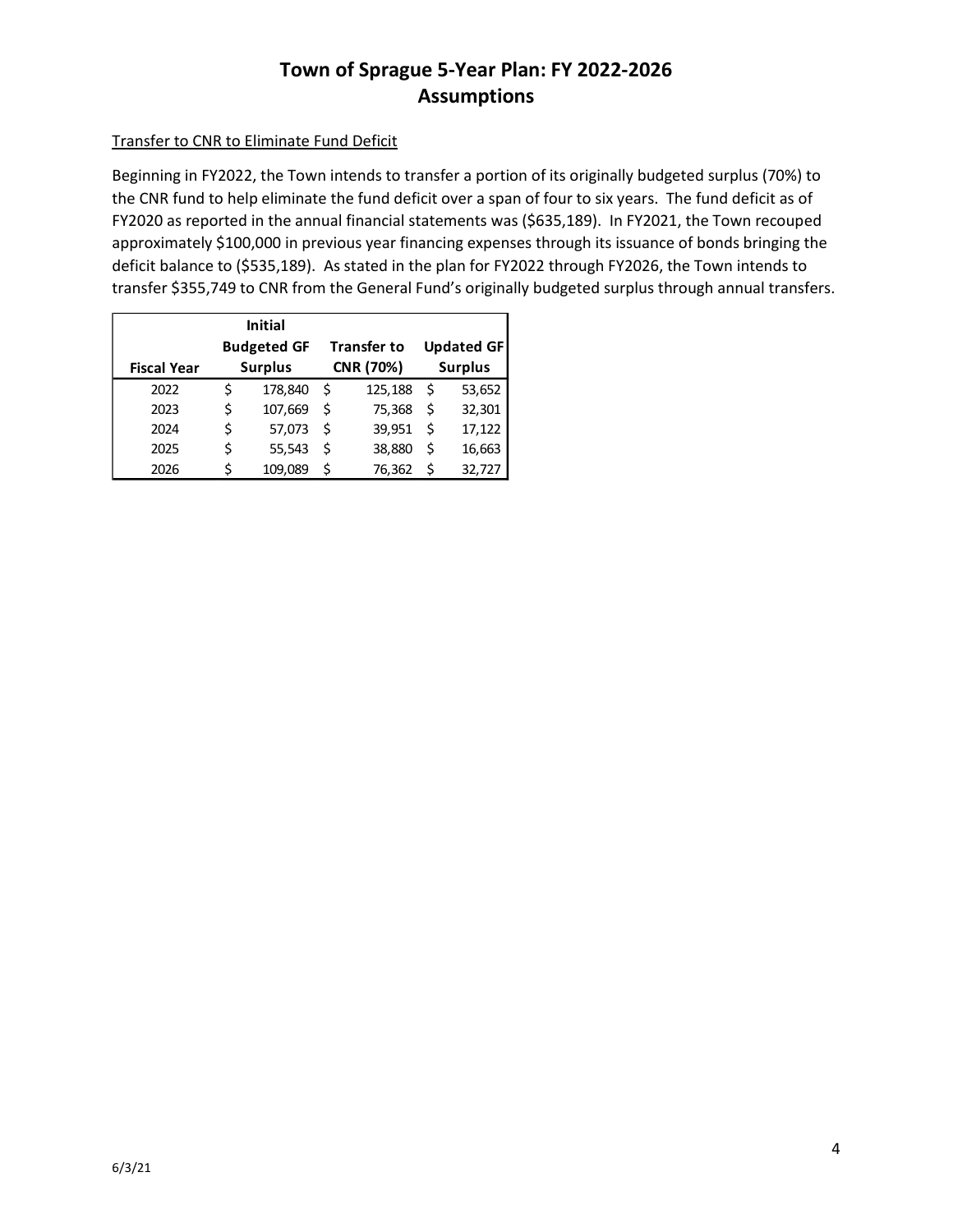

|                         |              | R                                           | N                        | P                        | R                        |                          | $\vee$                   | x                        | $\overline{z}$                |
|-------------------------|--------------|---------------------------------------------|--------------------------|--------------------------|--------------------------|--------------------------|--------------------------|--------------------------|-------------------------------|
| $\overline{1}$          |              |                                             |                          |                          | Year 1                   | Year 2                   | Year 3                   | Year 4                   | Year 5                        |
| $\overline{2}$          |              | <b>TOWN OF SPRAGUE</b>                      | Actua                    | Projected                | FY                       | F۲                       | F۱                       | FY                       | FY                            |
| $\overline{\mathbf{3}}$ |              |                                             | 2019-2020                | 2020-2021                | 2021-2022                | 2022-2023                | 2023-2024                | 2024-2025                | 2025-2026                     |
| $\overline{4}$          |              |                                             |                          |                          |                          |                          |                          |                          |                               |
|                         |              | <b>EXPENDITURE TOTALS</b>                   |                          |                          |                          |                          |                          |                          |                               |
| 178                     |              | DETAIL BREAKDOWN OF GENERAL GOVERNMENT      |                          |                          |                          |                          |                          |                          |                               |
| 179                     | 6000         | <b>BOARD OF SELECTMEN</b>                   | 90,966                   | 91,227                   | 81,864                   | 82,636                   | 83,416                   | 84,703                   | 85,499                        |
| 180                     | $-1$         | First Selectman                             | 40,100                   | 40,400                   | 40,804                   | 41,212                   | 41,624                   | 42,040                   | 42,461                        |
| 181                     | $-2$         | Selectman                                   | 1,200                    | 1,200                    | 1,200                    | 1,200                    | 1,200                    | 1,200                    | 1,200                         |
| 182                     | $-3$         | Selectman                                   | 1,100                    | 1,200                    | 1,200                    | 1,200                    | 1,200                    | 1,200                    | 1,200                         |
| 183                     | $-4$         | Office supplies, meetings, misc.            | 1,260                    | 1,260                    | 1,260                    | 1,260                    | 1,260                    | 1,260                    | 1,260                         |
| 184                     | $-5$         | Mileage                                     | 1.672                    | 1.500                    | 1.000                    | 1.000                    | 1.000                    | 1.500                    | 1,500                         |
| 185                     | -6           | <b>Executive Assistant</b>                  | 45,209                   | 45,667                   | 36,400                   | 36,764                   | 37,132                   | 37,503                   | 37,878                        |
|                         | $-7$         | Stipends for Additional Board Participation | 425                      |                          |                          |                          |                          |                          |                               |
| $\frac{186}{187}$       |              |                                             |                          |                          |                          |                          |                          |                          |                               |
| 188                     | 6005         | <b>ELECTIONS</b>                            | 11,407                   | 23,007                   | 20,550                   | 20,614                   | 20,679                   | 20,744                   | 20,810                        |
| 189                     | $-1$         | Elections - Salaries                        | 3,643                    | 6,100                    | 6,409                    | 6,473                    | 6,538                    | 6,603                    | 6,669                         |
| 190                     | $-2$         | Elections - Misc                            | 7,764                    | 16,907                   | 14,141                   | 14,141                   | 14,141                   | 14,141                   | 14,141                        |
| 191                     |              |                                             |                          |                          |                          |                          |                          |                          |                               |
| 192                     | 6010         | <b>BOARD OF FINANCE</b>                     | 188                      | 188                      | 188                      | 188                      | 188                      | 188                      | 188                           |
| 193                     | $-2$         | Town reports, supplies, brochures           | 188                      | 188                      | 188                      | 188                      | 188                      | 188                      | 188                           |
| 194                     |              |                                             |                          |                          |                          |                          |                          |                          |                               |
| 195                     | 6011         | <b>AUDITING</b>                             | 18,137                   | 20,000                   | 23,200                   | 23,700                   | 24,200                   | 24,700                   | 25,200                        |
| 196                     |              |                                             |                          |                          |                          |                          |                          |                          |                               |
| 197                     | 6012         | <b>BOOKKEEPER</b>                           | 29,012                   | 29,392                   | 29,677                   | 29,965                   | 30,255                   | 30,549                   | 30,845                        |
|                         | $-1$         | Salary                                      | 27,902                   | 28,492                   | 28.777                   | 29,065                   | 29,355                   | 29.649                   | 29,945                        |
| 198<br>199              | $-2$         | Support                                     | 1,110                    | 900                      | 900                      | 900                      | 900                      | 900                      | 900                           |
| 200                     |              |                                             |                          |                          |                          |                          |                          |                          |                               |
| 201                     | 6015         | <b>TAX ASSESSOR</b>                         | 23,312                   | 25,425                   | 25,287                   | 25,511                   | 25,737                   | 25,965                   | 26,196                        |
| 202                     | $-1$         | Salary                                      | 22,591                   | 22,165                   | 22,387                   | 22,611                   | 22,837                   | 23,065                   | 23,296                        |
| 203                     | $-4$         | Travel expense                              | 41                       | 300                      | 300                      | 300                      | 300                      | 300                      | 300                           |
| 204                     | $-5$         | Education & Dues                            |                          | 280                      | 100                      | 100                      | 100                      | 100                      | 100                           |
| 205                     | $-6$         | Sup, post., pricing manuals, repair/maint   | 680                      | 1,680                    | 1.500                    | 1.500                    | 1.500                    | 1.500                    | 1,500                         |
|                         | $-7$         | Mapping                                     |                          | 1,000                    | 1,000                    | 1,000                    | 1,000                    | 1,000                    | 1,000                         |
| 206<br>207              |              |                                             |                          |                          |                          |                          |                          |                          |                               |
| 208                     | 6025         | <b>TAX COLLECTOR</b>                        | 29,951                   | 28,907                   | 27,965                   | 28,236                   | 28,509                   | 28,785                   | 29,064                        |
| <b>209</b>              | $-1$         | Salary                                      | 26,532                   | 26,797                   | 27,065                   | 27,336                   | 27,609                   | 27,885                   | 28,164                        |
| 21C                     | $-2$         | DMV Charge Delinquent MV                    | $\sim$                   |                          |                          | $\overline{\phantom{a}}$ | $\sim$                   |                          | $\sim$                        |
| 211                     | $-4$         | Misc. supplies, school                      | 514                      | 700                      | 700                      | 700                      | 700                      | 700                      | 700                           |
| 212                     | $-5$         | Postage                                     | 2,905                    | 1,410                    | 200                      | 200                      | 200                      | 200                      | 200                           |
| 213                     |              |                                             |                          |                          |                          |                          |                          |                          |                               |
| 214                     | 6030         | <b>TOWN TREASURER</b>                       | 2,400                    | 2,400                    | 2,400                    | 2,400                    | 2,400                    | 2,400                    | 2,400                         |
| 215                     |              |                                             |                          |                          |                          |                          |                          |                          |                               |
| 216                     | 6035         | TOWN COUNSEL & FINANCIAL ADVISOR            | 26,670                   | 21,000                   | 27,000                   | 27,000                   | 27,000                   | 27,000                   | 27,000                        |
| 217                     | $-1$         | <b>Town Counsel</b>                         | 20,691                   | 20,000                   | 20,000                   | 20,000                   | 20,000                   | 20.000                   | 20,000                        |
| 218                     | $-2$         | <b>Financial Advisor</b>                    | 5,979                    | 1,000                    | 7,000                    | 7,000                    | 7,000                    | 7,000                    | 7,000                         |
| 21 <sup>c</sup>         |              |                                             |                          |                          |                          |                          |                          |                          |                               |
| 220<br>221              | 6040         | <b>TOWN CLERK</b>                           | 51,444                   | 53,170                   | 53,671                   | 54,177                   | 54,687                   | 55,203                   | 55,724                        |
|                         | $-1$         | Salary                                      | 49,561                   | 50,057                   | 50,558                   | 51,064                   | 51,574                   | 52,090                   | 52,611                        |
| 222                     | $-2$         | Office supplies, misc.                      | 789                      | 1,463                    | 1,463                    | 1,463                    | 1,463                    | 1,463                    | 1,463                         |
| 223                     | $-3$         | Dog Licenses                                | 220                      | 350                      | 350                      | 350                      | 350                      | 350                      | 350                           |
| 224                     | $-4$         | School                                      | 745                      | 900                      | 900                      | 900                      | 900                      | 900                      | 900                           |
| 225                     | $-5$         | Micro filming (security)                    | 129                      | 400                      | 400                      | 400                      | 400                      | 400                      | 400                           |
| 226                     |              |                                             |                          |                          |                          |                          |                          |                          |                               |
| 227                     | 6045         | TELEPHONE SERVICES/DSL/WEBSITE              | 11,840                   | 11,500                   | 12,056                   | 12,056                   | 12,056                   | 12,056                   | 12,056                        |
| 228                     |              |                                             |                          |                          |                          |                          |                          |                          |                               |
|                         | 6050         | <b>POOL SECRETARIES</b>                     | 57,744                   | 58,781                   | 59,368                   | 59,963                   | 60,562                   | 61,168                   | 61,780                        |
| 230                     | $-1$         | Salary - Assistant Town Clerk               | 22,411                   | 23,614                   | 23,850                   | 24,089                   | 24,329                   | 24,573                   | 24,818                        |
| 231                     | $-2$         | Salary - Land Use Clerk                     | 35,333                   | 35,167                   | 35,519                   | 35,874                   | 36,233                   | 36,595                   | 36,961                        |
| 232                     |              |                                             |                          |                          |                          |                          |                          |                          |                               |
| 233                     | 6055         | <b>TOWN OFFICE BUILDING</b>                 | 34,771                   | 37,322                   | 37,522                   | 37,718                   | 37,919                   | 38,123                   | 38,332                        |
| 234                     | $-1$         | Janitorial Services                         | 10,569                   | 9,822                    | 9,822                    | 10,018                   | 10,219                   | 10,423                   | 10,632                        |
| 235                     | $-2$         | Supplies, Maintenance                       | 2,164                    | 2,000                    | 2,000                    | 2,000                    | 2,000                    | 2,000                    | 2,000                         |
| 236                     | $-3$<br>$-4$ | <b>Heat Town Hall Facilities</b>            | 8,454                    | 11,500                   | 11,000                   | 11,000                   | 11,000                   | 11,000                   | 11,000                        |
| 237                     |              | <b>Lights Town Hall Facilities</b>          | 8,313                    | 9,000                    | 9,700                    | 9.700                    | 9,700                    | 9.700                    | 9,700                         |
| 238                     | $-5$         | Repair & Renovation                         | 5,271                    | 5,000                    | 5,000                    | 5,000                    | 5,000                    | 5,000                    | 5,000                         |
| 239<br>240              | 6060         |                                             |                          |                          |                          |                          |                          | $\blacksquare$           |                               |
|                         | $-1$         | <b>GRANTS/CONTRACTS MANAGER</b>             | 15,541                   | $\blacksquare$           | $\blacksquare$           | $\overline{\phantom{a}}$ | $\overline{\phantom{a}}$ |                          | $\blacksquare$                |
| 241                     |              | Salary                                      | 15,005                   |                          |                          | ٠                        |                          |                          | $\overline{\phantom{a}}$      |
| 242                     | $-2$         | Workshops, Seminars                         | 150                      | $\sim$                   | $\sim$                   | ÷.                       | $\sim$                   | ÷                        | $\overline{\phantom{a}}$<br>Ξ |
| 243<br>244              | $-3$<br>$-4$ | Misc. Supplies, Subscription, Postage       | 278                      |                          | $\overline{\phantom{a}}$ | $\overline{a}$           |                          | ÷                        | $\overline{\phantom{a}}$      |
| 245                     |              | Mileage                                     | 108                      |                          |                          |                          |                          |                          |                               |
| 246                     | 6100         | <b>PLANNING &amp; ZONING COMMISSION</b>     |                          | 20,797                   | 18,870                   | 18,944                   | 19,018                   | 19,093                   | 19,169                        |
| 247                     | $-1$         | Zoning Enforcement Officer                  | 18,245<br>7,225          | 7.297                    | 7,370                    | 7,444                    | 7,518                    | 7,593                    | 7,669                         |
| 248                     | $-2$         | <b>Technical Assistant-Planner</b>          | 11,020                   | 13,500                   | 11,500                   | 11,500                   | 11,500                   | 11,500                   | 11,500                        |
| 249                     | -5           | Secretarial & Other Services                | $\overline{\phantom{a}}$ | $\overline{\phantom{a}}$ | $\overline{\phantom{a}}$ | ٠                        |                          | $\overline{\phantom{a}}$ | $\sim$                        |
| 25C                     |              |                                             |                          |                          |                          |                          |                          |                          |                               |
| 251                     | 6111         | <b>LAND USE</b>                             | 406                      | 800                      | 500                      | 800                      | 800                      | 800                      | 800                           |
| 252                     |              |                                             |                          |                          |                          |                          |                          |                          |                               |
|                         | 6115         | <b>ECONOMIC DEVELOPMENT</b>                 |                          | 900                      | 225                      | 900                      | 900                      | 900                      | 900                           |
| 253<br>254              |              |                                             |                          |                          |                          |                          |                          |                          |                               |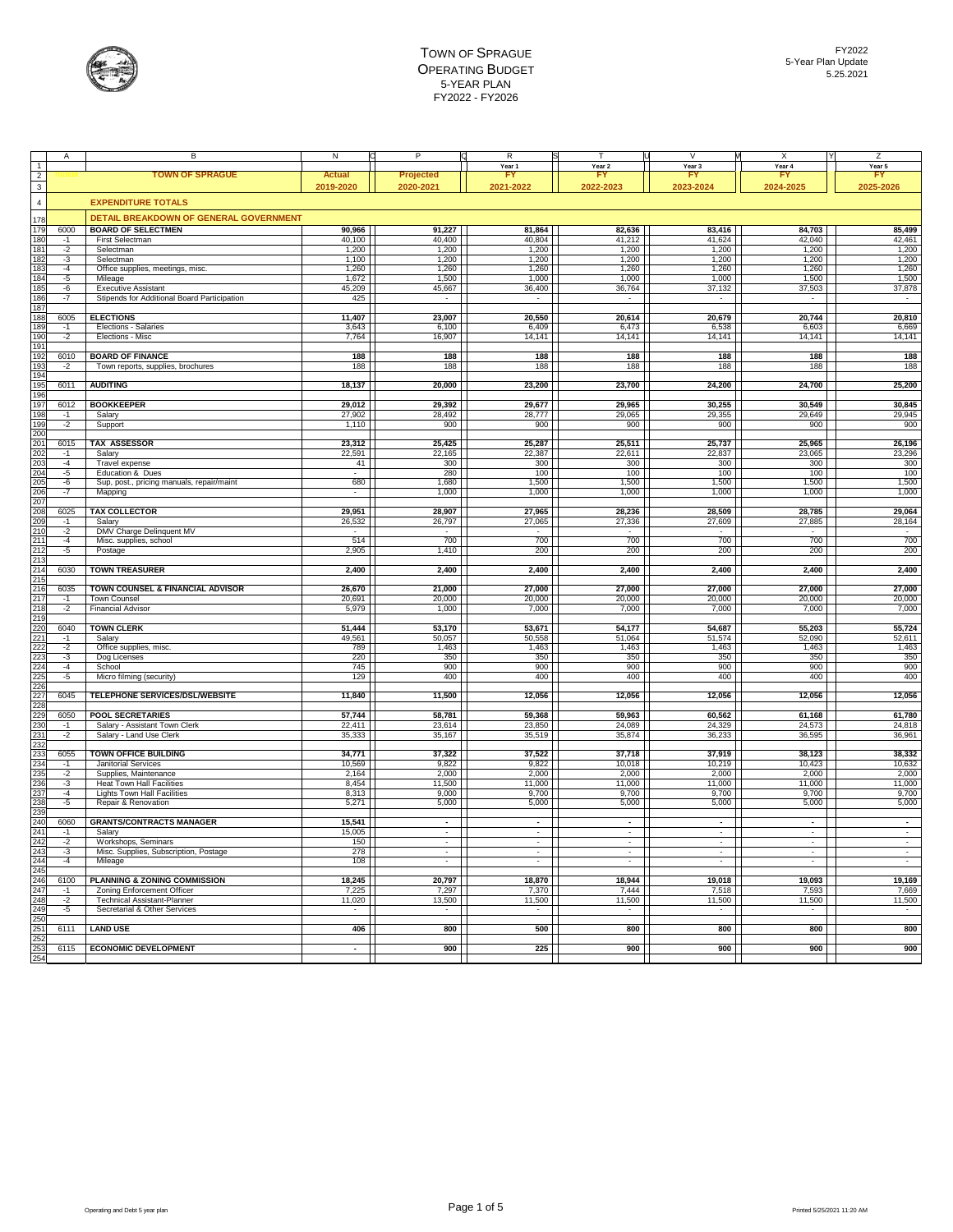

|                         |              | R                                                       | N               |                          | R               |                 |                 | x               | z               |
|-------------------------|--------------|---------------------------------------------------------|-----------------|--------------------------|-----------------|-----------------|-----------------|-----------------|-----------------|
| $\overline{2}$          |              | <b>TOWN OF SPRAGUE</b>                                  | Actua           | Projected                |                 | F١              |                 |                 |                 |
| $\overline{\mathbf{3}}$ |              |                                                         | 2019-2020       | 2020-2021                | 2021-2022       | 2022-2023       | 2023-2024       | 2024-2025       | 2025-2026       |
| 255                     | 6120         | <b>CONSERVATION COMMISSION</b>                          | 823             | 1,100                    | 1,100           | 1,100           | 1,100           | 1,100           | 1,100           |
| 256                     | $-2$         | <b>Training Workshop</b>                                |                 | 100                      | 100             | 100             | 100             | 100             | 100             |
| 257                     | $-4$         | Miscellaneous, signage                                  | 823             | 1,000                    | 1,000           | 1,000           | 1,000           | 1,000           | 1,000           |
| 258                     |              |                                                         |                 |                          |                 |                 |                 |                 |                 |
| 25 <sub>S</sub>         | 6150         | <b>CONSERVATION/WETLANDS ENFORCEMENT OFFICER</b>        | 7,018           | 6,500                    | 7,000           | 7,000           | 7,000           | 7,000           | 7,000           |
| 26                      |              |                                                         |                 |                          |                 |                 |                 |                 |                 |
| 261                     | 6200         | <b>HIGHWAYS</b>                                         | 377,885         | 360,335                  | 387,530         | 392,117         | 396,795         | 401,567         | 406,434         |
| 262                     | $-1$         | General Maintenance                                     | 61,072          | 45,000                   | 45,000          | 45,000          | 45,000          | 45,000          | 45,000          |
| 263                     | $-2$         | Public works salaries                                   | 227,950         | 203,035                  | 229,330         | 233,917         | 238,595         | 243,367         | 248,234         |
| 264                     | -3           | Storm - Misc.o/t labor                                  | 13,209          | 26,200                   | 26,200          | 26,200          | 26,200          | 26,200          | 26,200          |
| 265                     | $-4$         | Boots & Clothing                                        | 1,700           | 1,600                    | 2,500           | 2,500           | 2,500           | 2,500           | 2,500           |
| 266                     | $-5$         | Storm - Materials                                       | 23,838          | 27,500                   | 27,500          | 27,500          | 27,500          | 27,500          | 27,500          |
| 267                     | $-6$         | Roadway Pavement Management                             | 36,054          | 40,000                   | 40,000          | 40,000          | 40,000          | 40,000          | 40,000          |
| 268                     | $-7$         | Town Garage                                             | 5,257           | 8,000                    | 8,000           | 8,000           | 8,000           | 8,000           | 8,000           |
| 269                     | -8           | Stormwater Fees/Testing (Phase II)                      | 8,305           | 8,500                    | 8,500           | 8,500           | 8,500           | 8,500           | 8,500           |
| <b>270</b>              | $-10$        | Drug & Alcohol Testing                                  | 500             | 500                      | 500             | 500             | 500             | 500             | 500             |
| 271                     |              | <b>TREE MAINTENANCE</b>                                 |                 |                          |                 |                 |                 |                 |                 |
| 272<br>273              | 6202         | Tree Warden                                             | 15,246<br>2,250 | 18,300                   | 15,000<br>2.250 | 15,000          | 15,000<br>2.250 | 15,000<br>2.250 | 15,000<br>2,250 |
| 274                     | $-1$         | Tree Warden - Training Seminars                         |                 | 2.250                    |                 | 2.250           |                 |                 | 350             |
| 275                     | $-2$<br>$-3$ | Tree Pruning, Removal, replacement                      | 180<br>12,437   | 350<br>15,300            | 350<br>12,000   | 350<br>12,000   | 350<br>12,000   | 350<br>12,000   | 12,000          |
| 276                     | $-4$         | Mileage                                                 | 379             | 400                      | 400             | 400             | 400             | 400             | 400             |
| 27i                     |              |                                                         |                 |                          |                 |                 |                 |                 |                 |
| 278                     | 6205         | <b>STREET LIGHTING</b>                                  | 15,392          | 17,000                   | 18,500          | 18,500          | 18,500          | 18,500          | 18,500          |
| 279                     |              |                                                         |                 |                          |                 |                 |                 |                 |                 |
| 280                     | 6300         | <b>SOCIAL SECURITY</b>                                  | 55,244          | 56,110                   | 56.184          | 57,308          | 58,454          | 59.623          | 60,815          |
| 28 <sup>2</sup>         |              |                                                         |                 |                          |                 |                 |                 |                 |                 |
| 282                     | 6310         | <b>DEFERRED COMPENSATION</b>                            | 16,273          | 16,471                   | 15,421          | 15,421          | 15,421          | 15,421          | 15,421          |
| 28                      |              |                                                         |                 |                          |                 |                 |                 |                 |                 |
| 284                     | 6400         | <b>REGIONAL PLANNING AGENCIES</b>                       | 38,232          | 38,861                   | 38,553          | 38,553          | 38,553          | 38,553          | 38,553          |
| 285                     | $-1$         | <b>TVCCA</b>                                            | 1.000           | 1.000                    | 1.000           | 1.000           | 1.000           | 1.000           | 1,000           |
| 286                     | $-2$         | <b>Council of Governments</b>                           | 1,641           | 1,641                    | 1,641           | 1,641           | 1,641           | 1,641           | 1,641           |
| 287                     | $-3$         | Soil & Water Conservation                               | 300             | 300                      | 300             | 300             | 300             | 300             | 300             |
| 288                     | $-4$         | Womens Center                                           | 250             | 250                      | 250             | 250             | 250             | 250             | 250             |
| 289                     | $-5$         | Uncas Health District                                   | 19,262          | 19,674                   | 19,956          | 19,956          | 19,956          | 19,956          | 19,956          |
| 290                     | $-6$         | CT Conference of Municipalities                         | 2,032           | 2,032                    | 2,032           | 2,032           | 2,032           | 2,032           | 2,032           |
| 291                     | $-7$         | Norwich Probate Court                                   | 2,124           | 2,124                    | 2,124           | 2,124           | 2,124           | 2.124           | 2,124           |
| 292                     | $-8$         | Council of Small Towns (COST)                           | 725             | 725                      | 725             | 725             | 725             | 725             | 725             |
| 293                     | $-9$         | Quinebaug Walking Weekends                              |                 | 175                      | 175             | 175             | 175             | 175             | 175             |
| 294                     | $-10$        | SSAC of Eastern CT                                      | 300             | 300                      | 300             | 300             | 300             | 300             | 300             |
| 295                     | $-11$        | Southeastern CT Enterprise Region (SECTER)              | 1,419           | 1,540                    | 1,044           | 1,044           | 1,044           | 1,044           | 1,044           |
| 296                     | $-12$        | Regional Animal Control                                 | 9,179           | 9,100                    | 9,006           | 9,006           | 9,006           | 9,006           | 9,006           |
| 29                      |              |                                                         |                 |                          |                 |                 |                 |                 |                 |
| 298                     | 6500         | <b>INSURANCE</b>                                        | 199,518         | 236,445                  | 260,938         | 276,835         | 293,740         | 311,718         | 330,840         |
| 299                     | $-1$         | General Town                                            | 28,448          | 29,133                   | 41.002          | 43,052          | 45,205          | 47,465          | 49,838          |
| 300<br>301              | $-2$<br>$-4$ | Fire Department                                         | 16,537          | 16,690<br>7.982          | 17,191          | 18,051          | 18,953<br>9,065 | 19,901          | 20,896          |
| 302                     | $-5$         | Water & Sewer Plants<br>CIRMA (Workers Comp.)           | 7,566<br>33,848 | 39,343                   | 8,222<br>38,205 | 8,633<br>40,115 | 42,121          | 9,518<br>44,227 | 9,994<br>46,438 |
| 303                     | $-6$         |                                                         | 109,169         | 139,347                  | 152,368         | 163,034         | 174,446         | 186,657         | 199,723         |
| 304                     | $-7$         | Employee Medical Insurance<br>Employee Insurance Waiver | 3,950           | 3,950                    | 3,950           | 3,950           | 3,950           | 3,950           | 3,950           |
| 305                     |              |                                                         |                 |                          |                 |                 |                 |                 |                 |
| 306                     | 6600         | <b>POLICE DEPARTMENT</b>                                | 196,340         | 177,665                  | 184,767         | 188,346         | 191,997         | 195,721         | 199,520         |
| 307                     | $-1$         | Resident Trooper Program                                | 177,860         | 167,982                  | 175,006         | 178,506         | 182,076         | 185,718         | 189,432         |
| 308                     | $-2$         | Overtime (See revenue account 5200-13)                  | 15,212          | 5,000                    | 5,000           | 5,000           | 5,000           | 5.000           | 5,000           |
| 309                     | $-3$         | Dare Program                                            | 215             | 300                      | 300             | 300             | 300             | 300             | 300             |
| 31(                     | $-4$         | Supplies & misc.                                        | 234             | 500                      | 500             | 500             | 500             | 500             | 500             |
| 31                      | -5           | <b>School Crossing Guards</b>                           | 2,819           | 3,883                    | 3,961           | 4,040           | 4,121           | 4,203           | 4,288           |
| 312                     |              |                                                         |                 |                          |                 |                 |                 |                 |                 |
| 313                     | 6605         | <b>FIRE DEPARTMENT</b>                                  | 118,661         | 120,290                  | 120.290         | 120,290         | 120,290         | 120.290         | 120,290         |
| 314                     | $-1$         | Vehicle Maintenance                                     | 22,907          | 24,000                   | 24,000          | 24,000          | 24,000          | 24,000          | 24,000          |
| 315                     | $-2$         | <b>Fixed Expenses</b>                                   | 37,607          | 36,300                   | 36,300          | 36,300          | 36,300          | 36,300          | 36,300          |
| 31(                     | $-3$         | <b>Truck Supplies</b>                                   | 7,400           | 7,550                    | 7,550           | 7,550           | 7,550           | 7,550           | 7,550           |
| 317                     | $-4$         | <b>Station Maintenance</b>                              | 8,523           | 11,200                   | 11,200          | 11,200          | 11,200          | 11,200          | 11,200          |
| 318                     | -5           | Training                                                | 10,114          | 14,500                   | 14,500          | 14,500          | 14,500          | 14,500          | 14,500          |
| 319                     | $-6$         | <b>Business Expenses</b>                                | 13,630          | 14,140                   | 14,140          | 14,140          | 14,140          | 14,140          | 14,140          |
| 320                     | $-7$         | <b>Equipment Maintenance</b>                            | 18,480          | 12,600                   | 12,600          | 12,600          | 12,600          | 12,600          | 12,600          |
| 32 <sup>2</sup>         | -8           | Capital Expenses                                        |                 |                          |                 |                 |                 |                 |                 |
| 322                     |              |                                                         |                 |                          |                 |                 |                 |                 |                 |
| 323                     | 6610         | <b>EMERGENCY MANAGEMENT/LEPC</b>                        | 3,954           | 4,030                    | 4,030           | 4,030           | 4,030           | 4,030           | 4,030           |
| 324<br>325              | $-1$         | Salary Director                                         | 2,200           | 2,200                    | 2,200           | 2,200           | 2,200           | 2,200           | 2,200           |
|                         | $-4$         | <b>Capital Expenses</b>                                 |                 | $\overline{\phantom{a}}$ |                 |                 | $\sim$          |                 |                 |
| 326<br>327              | $-5$<br>$-6$ | <b>Training Expense</b><br><b>Equipment Maintenance</b> | 500<br>754      | 500<br>830               | 500<br>830      | 500<br>830      | 500<br>830      | 500<br>830      | 500<br>830      |
| 328                     | -8           | Local Emergency Plan Chairperson (LEPC)                 | 500             | 500                      | 500             | 500             | 500             | 500             | 500             |
| <b>329</b>              |              |                                                         |                 |                          |                 |                 |                 |                 |                 |
| 330                     | 6615         | FIRE MARSHAL/BURNING OFFICIAL                           | 10,913          | 11,729                   | 10,875          | 10,955          | 11,036          | 11,118          | 11,200          |
| 33'                     | $-1$         | Salary                                                  | 8,767           | 8.854                    | 8,000           | 8,080           | 8.161           | 8,242           | 8,325           |
| 332                     | $-2$         | Office expenses, education, misc.                       | 1,521           | 2,250                    | 2,250           | 2,250           | 2,250           | 2,250           | 2,250           |
|                         | $-4$         | <b>Burning Official</b>                                 | 625             | 625                      | 625             | 625             | 625             | 625             | 625             |
| 333<br>334              |              |                                                         |                 |                          |                 |                 |                 |                 |                 |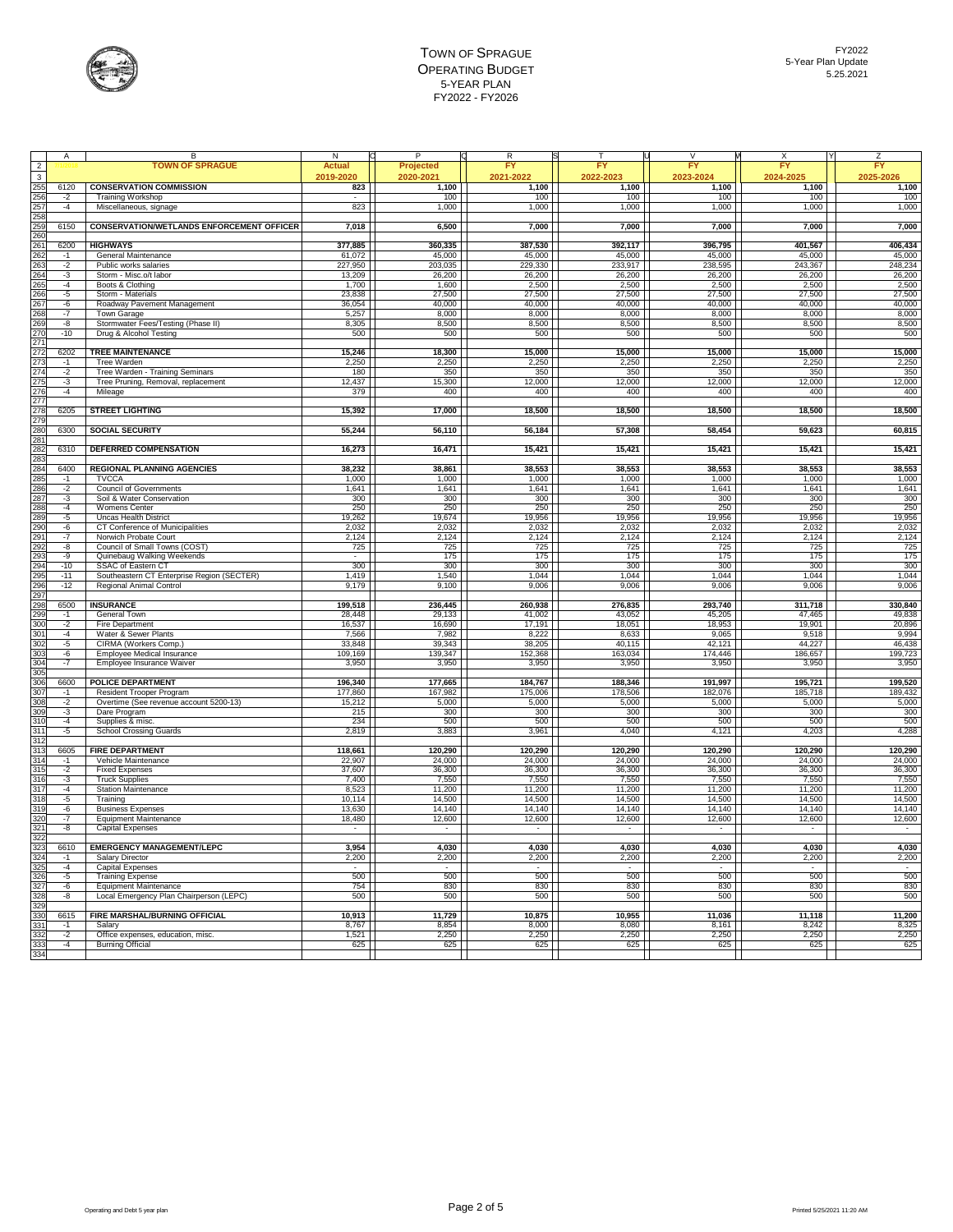

|                         | А              | в                                                        | N                | P<br>a                           | R                             |                                            | v                                        | X                           | Z                |
|-------------------------|----------------|----------------------------------------------------------|------------------|----------------------------------|-------------------------------|--------------------------------------------|------------------------------------------|-----------------------------|------------------|
| $\overline{2}$          |                | <b>TOWN OF SPRAGUE</b>                                   | Actual           | <b>Projected</b>                 | F۱                            | <b>FY</b>                                  | <b>FY</b>                                | F۲                          | FY               |
| $\overline{\mathbf{3}}$ |                |                                                          | 2019-2020        | 2020-2021                        | 2021-2022                     | 2022-2023                                  | 2023-2024                                | 2024-2025                   | 2025-2026        |
| 335                     | 6620           | <b>BUILDING OFFICIAL</b>                                 | 20,047           | 21,466                           | 21,662                        | 21,861                                     | 22,061                                   | 22,264                      | 22,468           |
| 336<br>337              | $-1$<br>$-2$   | Salary                                                   | 19.471<br>264    | 19,666                           | 19,862<br>800                 | 20,061                                     | 20,261<br>800                            | 20,464<br>800               | 20,668<br>800    |
| 338                     | -3             | Mileage<br>Membership fees                               | 79               | 800<br>250                       | 250                           | 800<br>250                                 | 250                                      | 250                         | 250              |
| 33 <sup>c</sup>         | -6             | Education, Training, Misc.                               | 233              | 250                              | 250                           | 250                                        | 250                                      | 250                         | 250              |
| 34C                     | $-7$           | Office Supplies, Code volumes                            |                  | 500                              | 500                           | 500                                        | 500                                      | 500                         | 500              |
| 341                     |                |                                                          |                  |                                  |                               |                                            |                                          |                             |                  |
| 342                     | 6625           | <b>BLIGHT ENFORCEMENT OFFICER</b>                        | 3,658            | 3,891                            | 3,927                         | 3,963                                      | 4,000                                    | 4,037                       | 4,074            |
| 343                     | $-1$           | Salary                                                   | 3,555            | 3,591                            | 3,627                         | 3,663                                      | 3,700                                    | 3,737                       | 3,774            |
| 344<br>345              | $-2$<br>-3     | Mileage<br>Postage                                       | 103              | 150<br>150                       | 150<br>150                    | 150<br>150                                 | 150<br>150                               | 150<br>150                  | 150<br>150       |
| 346                     |                |                                                          |                  |                                  |                               |                                            |                                          |                             |                  |
| 347                     | 6700           | <b>SANITATION &amp; WASTE REMOVAL</b>                    | 77,830           | 70,000                           | 70,000                        | 70,000                                     | 70,000                                   | 70,000                      | 70,000           |
|                         | $-2$           | Materials & Misc.                                        | 312              | 5,000                            | 5,000                         | 5,000                                      | 5,000                                    | 5,000                       | 5,000            |
| 348<br>349              | $-3$           | Recycling                                                | 77,518           | 65,000                           | 65,000                        | 65,000                                     | 65,000                                   | 65,000                      | 65,000           |
| 35 <sub>C</sub>         |                |                                                          |                  |                                  |                               |                                            |                                          |                             |                  |
| 35'                     | 6702           | <b>WASTE MANAGEMENT</b>                                  | 50,431           | 63,000                           | 63,000                        | 63,000                                     | 63,000                                   | 63,000                      | 63,000           |
| 35 <sub>2</sub><br>35   | 6810           | <b>COMMISSION ON AGING</b>                               | 86,853           | 65,481                           | 66,660                        | 67,390                                     | 68,027                                   | 68,673                      | 69,328           |
| 35 <sub>4</sub>         | $-1$           | Salary - Coordinator                                     | 26,017           | 31,574                           | 29,764                        | 30,062                                     | 30,362                                   | 30,666                      | 30,973           |
| 355                     | $-2$           | Muncipal Agent                                           | 120              | 200                              | 100                           | 200                                        | 200                                      | 200                         | 200              |
| 356                     | -4             | Office, supplies, misc.                                  | 5,141            | 1,740                            | 1,200                         | 1,200                                      | 1,200                                    | 1,200                       | 1,200            |
| 357                     | $-5$           | Elevator contract                                        | 2,425            | 2,515                            | 2,601                         | 2,692                                      | 2,786                                    | 2,884                       | 2,985            |
| 358                     | $-6$           | Programs                                                 | 2,631            | 3,000                            | 2,000                         | 2,000                                      | 2,000                                    | 2,000                       | 2,000            |
| 35 <sup>c</sup>         | $-7$           | Van Driver/Bus Driver -1                                 | 13.826           |                                  | 3,500                         | 3.535                                      | 3.570                                    | 3.606                       | 3,642            |
| 360                     | $-7a$          | Van Driver/Bus Driver-2                                  | 18,823           | 19,452                           | 20,496                        | 20,701                                     | 20,908                                   | 21,117                      | 21,328           |
| 36'                     | -8             | Senior Center Aide                                       | 7,651            |                                  |                               | $\sim$                                     | $\overline{\phantom{a}}$                 |                             | $\sim$           |
| 362<br>363              | -9             | Vehicle Expenses                                         | 10,219           | 7,000                            | 7,000                         | 7,000                                      | 7,000                                    | 7,000                       | 7,000            |
| 364                     | 6950           | <b>CAPITAL PROJECTS</b>                                  | 12,403           | 14,700                           | 14,700                        | 14,700                                     | 14,700                                   | 14,700                      | 14,700           |
| 365                     | $-1$           | Repairs to Central Plant                                 | 9,013            | 6,000                            | 6,000                         | 6,000                                      | 6,000                                    | 6,000                       | 6,000            |
| 366                     | $-2$           | <b>Engineering Fees</b>                                  | 3,390            | 8,700                            | 8,700                         | 8,700                                      | 8,700                                    | 8,700                       | 8,700            |
| 367                     |                |                                                          |                  |                                  |                               |                                            |                                          |                             |                  |
| 368                     | 7000           | <b>PARKS &amp; PLAYGROUND (BoS)</b>                      | 3,730            | 750                              | 750                           | 750                                        | 750                                      | 750                         | 750              |
| 369                     |                |                                                          |                  |                                  |                               |                                            |                                          |                             |                  |
| 37C                     | 7002<br>$-1$   | <b>RECREATION COMMISSION</b>                             | 13,578           | $\blacksquare$<br>$\overline{a}$ | $\overline{\phantom{a}}$<br>Ξ | $\overline{\phantom{a}}$<br>$\overline{a}$ | $\mathbf{r}$<br>$\overline{\phantom{a}}$ | $\blacksquare$<br>÷         | $\sim$<br>$\sim$ |
| 371<br>372              | $-2$           | <b>Recreation Salaries</b><br><b>Recreation Supplies</b> | 13,578<br>$\sim$ | $\overline{\phantom{a}}$         | Ξ                             | $\overline{\phantom{a}}$                   | ÷                                        | $\mathcal{L}_{\mathcal{A}}$ | ÷                |
| 373                     |                |                                                          |                  |                                  |                               |                                            |                                          |                             |                  |
| 374                     | 7003           | <b>RECREATION FACILITIES</b>                             | 1,751            | 1,825                            | 1,825                         | 1,825                                      | 1,825                                    | 1,825                       | 1,825            |
| 375                     | $-2$           | Electricity                                              | 1,751            | 1,825                            | 1,825                         | 1,825                                      | 1,825                                    | 1,825                       | 1,825            |
| 376                     |                |                                                          |                  |                                  |                               |                                            |                                          |                             |                  |
| 377                     | 7004           | <b>RECREATION EVENTS</b>                                 | 5,388            | 5,150                            | 3,650                         | 3,650                                      | 3,650                                    | 3,650                       | 3,650            |
| 378                     | $-1$           | Three Villages Fall Festival                             | 3,293            | 3,500                            | 2,000                         | 2,000                                      | 2,000                                    | 2,000                       | 2,000            |
| 379<br>380              | $-2$           | Earth Day                                                | $\sim$           | 400<br>500                       | 400<br>500                    | 400<br>500                                 | 400<br>500                               | 400<br>500                  | 400<br>500       |
| 38 <sup>2</sup>         | $-3$<br>$-4$   | Youth Year Long Activity<br>Shetucket River Festival     | 1,612<br>222     | 250                              | 250                           | 250                                        | 250                                      | 250                         | 250              |
| 382                     | -8             | Other/Indoor Soccer                                      | 261              | 500                              | 500                           | 500                                        | 500                                      | 500                         | 500              |
| 383                     |                |                                                          |                  |                                  |                               |                                            |                                          |                             |                  |
| 384                     | 7005           | <b>OTHER RECREATION PROGRAMS (BoS)</b>                   | $\sim$           | 1,250                            | 1,250                         | 1,250                                      | 1,250                                    | 1,250                       | 1,250            |
| 385                     | $-1$           | Sprague/Franklin/Canterbury Little League                |                  | 1,250                            | 1,250                         | 1,250                                      | 1,250                                    | 1,250                       | 1,250            |
| 386                     |                |                                                          |                  |                                  |                               |                                            |                                          |                             |                  |
| 387                     | 7010           | <b>GRIST MILL</b>                                        | 15,278           | 20,643                           | 15,572                        | 15,655                                     | 15,741                                   | 15,830                      | 20,922           |
| 388                     | $-1$           | Supplies, Maintenance                                    | 333              | 850                              | 850                           | 850                                        | 850                                      | 850                         | 850              |
| 389<br>390              | $-2$<br>$-3$   | Elevator Maintenance<br>Heat & Lights                    | 2,221<br>7,594   | 7,443<br>7,850                   | 2,372<br>7,850                | 2,455<br>7,850                             | 2,541<br>7,850                           | 2,630<br>7,850              | 7,722<br>7,850   |
| 391                     | -4             | <b>Grist Mill Cleaner</b>                                | 5,130            | 4,500                            | 4,500                         | 4,500                                      | 4,500                                    | 4,500                       | 4,500            |
| 392                     |                |                                                          |                  |                                  |                               |                                            |                                          |                             |                  |
| 393<br>394              | 7012           | <b>HISTORICAL MUSEUM</b>                                 | 3,218            | 200                              | 2,130                         | 2,130                                      | 2,130                                    | 2,130                       | 2,130            |
|                         | $-1$           | Museum Clerk                                             | 2.991            |                                  | 1.930                         | 1.930                                      | 1.930                                    | 1.930                       | 1.930            |
| 395                     | $-14$          | Sprague Historical Society                               | 227              | 200                              | 200                           | 200                                        | 200                                      | 200                         | 200              |
| 396                     |                |                                                          |                  |                                  |                               |                                            |                                          |                             |                  |
| 397                     | 7015           | <b>LIBRARY</b>                                           | 58,910           | 67,764                           | 83,402                        | 84,135                                     | 84,875                                   | 85,623                      | 86,378           |
| 398                     | $-1$           | Librarian Assistant - 1                                  | 6,970            | 10,000                           | 13,414                        | 13,548                                     | 13,684                                   | 13,820<br>29,303            | 13,959           |
| 399<br>400              | $-10$<br>$-11$ | <b>Library Director</b><br>Programs                      | 21,384<br>2,312  | 28,160<br>2,500                  | 28,441<br>2,500               | 28,725<br>2,500                            | 29,013<br>2,500                          | 2,500                       | 29,596<br>2,500  |
| 401                     | $-12$          | Staff Development                                        | 85               | 500                              | 500                           | 500                                        | 500                                      | 500                         | 500              |
| 402                     | $-13$          | State Library/iConn Membership                           | 350              | 550                              | 550                           | 550                                        | 550                                      | 550                         | 550              |
| 403                     | $-2$           | Books & DVDs                                             | 6,813            | 4,500                            | 4,500                         | 4,500                                      | 4,500                                    | 4,500                       | 4,500            |
| 404                     | $-3$           | Supplies, misc.                                          | 1,361            | 2,054                            | 2,054                         | 2,054                                      | 2,054                                    | 2,054                       | 2,054            |
| 405                     | -4             | Librarian Assistant - 4                                  | 7,694            | 9,000                            | 13,936                        | 14,075                                     | 14,216                                   | 14,358                      | 14,502           |
| 406                     | $-5$           | Librarian Assistant - 5                                  | 7,271            | 5,500                            | 6,707                         | 6,774                                      | 6,842                                    | 6,910                       | 6,979            |
| 407<br>408              | $-6$           | Librarian Assistant - 6                                  | 4,670            | 5,000                            | 10,800                        | 10,908                                     | 11,017                                   | 11,127                      | 11,239           |
|                         |                |                                                          |                  |                                  |                               |                                            |                                          |                             |                  |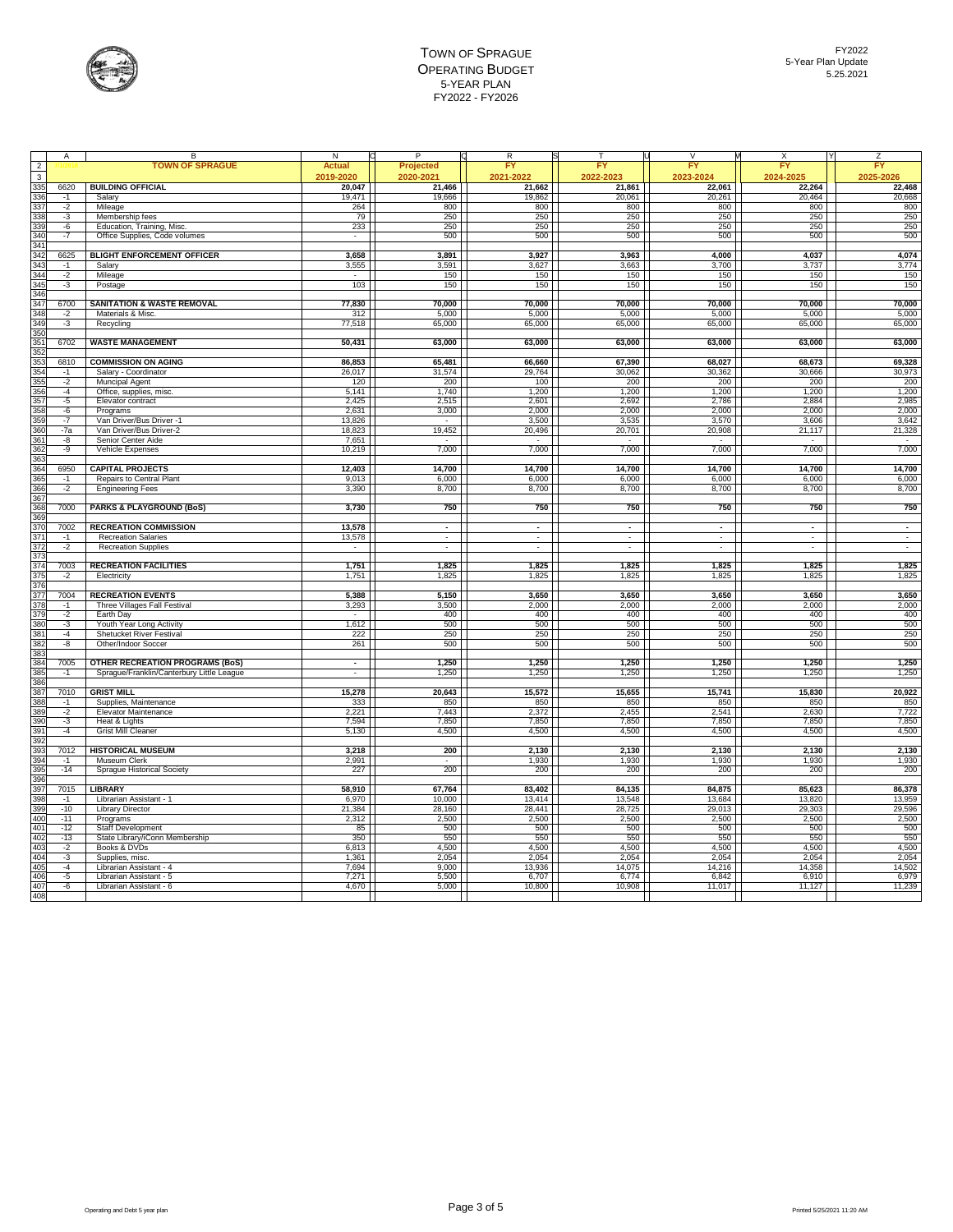

|                                        | А     | B                                                     | N              |                          | R                        |                          |                | X              | Z          |
|----------------------------------------|-------|-------------------------------------------------------|----------------|--------------------------|--------------------------|--------------------------|----------------|----------------|------------|
| $\overline{2}$                         |       | <b>TOWN OF SPRAGUE</b>                                | <b>Actual</b>  | <b>Projected</b>         | <b>FY</b>                | <b>FY</b>                | <b>FY</b>      | <b>FY</b>      | <b>FY</b>  |
| $\overline{\mathbf{3}}$                |       |                                                       | 2019-2020      | 2020-2021                | 2021-2022                | 2022-2023                | 2023-2024      | 2024-2025      | 2025-2026  |
| 409                                    | 7100  | <b>MISCELLANEOUS</b>                                  | 34,457         | 16,968                   | 17,875                   | 17,875                   | 17,875         | 17.875         | 17,875     |
|                                        | $-10$ | Newsletter - Salaries                                 | 3,056          | 50                       | $\overline{\phantom{a}}$ | $\overline{\phantom{a}}$ | $\sim$         | $\sim$         | $\sim$     |
| 410<br>411                             | $-11$ | <b>Bank Fees</b>                                      | 5              | 43                       | $\sim$                   |                          | $\sim$         |                | $\sim$     |
| 412                                    | $-12$ | Newsletter-Misc.                                      | 3,943          | 500                      | 500                      | 500                      | 500            | 500            | 500        |
| 413                                    | $-2$  | War Memorial/Lords Bridge Gazebo                      | 614            | 675                      | 675                      | 675                      | 675            | 675            | 675        |
| 414                                    | $-3$  | Cemeteries, Vets Graves                               | 474            | 700                      | 700                      | 700                      | 700            | 700            | 700        |
| $\frac{415}{416}$                      | $-4$  | Contingent Fund                                       | 2.999          | 3.000                    | 3.000                    | 3.000                    | 3.000          | 3.000          | 3,000      |
|                                        | $-5$  | Memorial Day Celebration                              | 38             | $\sim$                   | 1.000                    | 1.000                    | 1.000          | 1.000          | 1,000      |
| 417                                    | -6    | Legal Ads                                             | 15,495         | 11,000                   | 12,000                   | 12,000                   | 12,000         | 12,000         | 12,000     |
|                                        | -8    | Unemployment Compensation                             | 7,833          | 1,000                    |                          |                          |                |                | $\sim$     |
| $\frac{418}{419}$                      |       |                                                       |                |                          |                          |                          |                |                |            |
| 420                                    | 7150  | <b>SPRAGUE WATER &amp; SEWER AUTHORITY</b>            | 8,078          | 8,500                    | 8,500                    | 8,500                    | 8.500          | 8.500          | 8,500      |
| 421<br>422                             | $-1$  | Water & Sewer Public Services                         | 8,078          | 8,500                    | 8,500                    | 8,500                    | 8,500          | 8,500          | 8,500      |
|                                        |       |                                                       |                |                          |                          |                          |                |                |            |
| 423                                    | 7200  | <b>COMPUTER SERVICE/OFFICE MACHINES</b>               | 50,690         | 53,966                   | 57,577                   | 58,053                   | 58,535         | 59,021         | 59,512     |
| 424                                    | $-1$  | <b>Town Clerk</b>                                     | 12,992         | 9.850                    | 10.150                   | 10.252                   | 10.354         | 10.458         | 10,562     |
| 425<br>426                             | $-2$  | <b>Tax Collector</b>                                  | 7.100          | 9,031                    | 9,622                    | 9.718                    | 9.815          | 9.914          | 10,013     |
|                                        | $-3$  | Assessor/Building Inspector                           | 12,317         | 12,730                   | 15,387                   | 15,541                   | 15,696         | 15,853         | 16,012     |
| 427                                    | $-4$  | Selectmen/Treasurer                                   | 1.494          | 1.000                    | 1,000                    | 1.000                    | 1,000          | 1.000          | 1,000      |
| 428<br>429                             | $-5$  | <b>Equipment Maintenance</b>                          | 4,206          | 7,000                    | 7,000                    | 7,070                    | 7,141          | 7,212          | 7,284      |
|                                        | $-6$  | Supplies - Server Support - Virus Renewal             | 5,000          | 5.000                    | 5.000                    | 5.000                    | 5.000          | 5.000          | 5,000      |
| 43 <sup>°</sup>                        | $-7$  | <b>Paychex Services</b>                               | 3.111          | 3.200                    | 3,225                    | 3,225                    | 3.225          | 3.225          | 3,225      |
|                                        | -8    | <b>Library Support</b>                                | 2,524          | 4,124                    | 4,162                    | 4,204                    | 4.246          | 4,288          | 4,331      |
|                                        | -9    | <b>Mail System</b>                                    | 743            | 708                      | 708                      | 708                      | 708            | 708            | 708        |
|                                        | $-10$ | <b>Fixed Asset Inventory</b>                          | 1,203          | 1,323                    | 1,323                    | 1,336                    | 1,350          | 1,363          | 1,377      |
|                                        |       |                                                       |                |                          |                          |                          |                |                |            |
|                                        | 7255  | <b>SHARED SERVICES W/SCHOOL</b>                       | $\blacksquare$ | $\overline{\phantom{a}}$ | $\overline{\phantom{a}}$ | $\blacksquare$           | $\blacksquare$ | $\blacksquare$ | $\sim$     |
| 431<br>432<br>433<br>434<br>435<br>436 |       |                                                       |                |                          |                          |                          |                |                |            |
|                                        |       | <b>OPERATING BUDGET</b>                               | 1,923,833      | 1.905.206                | 1,973,010                | 2,004,998                | 2,037,161      | 2,071,146      | 2,111,028  |
| 437<br>438                             |       |                                                       |                |                          |                          |                          |                |                |            |
| 439                                    | 7300  | <b>DEBT - INTEREST PAYMENT</b>                        | 178,325        | 229.095                  | 291.875                  | 264.475                  | 245.675        | 227.500        | 207,900    |
| 440                                    | $-14$ | 2005 Bonds; Land Acquisition and Roads                | 24,750         | 20,500                   | 20,500                   | 12,000                   | 12,000         | 12,000         | $\sim$     |
| $\frac{441}{442}$                      | $-15$ | 2009 Bonds; Roads, Roof, Fire Truck; ADA; Truck; Pump | 23,900         | 19.200                   | 14,800                   | 10,500                   | 6.300          | 2.100          | $\sim$     |
|                                        | $-16$ | 2013 Bonds-Various Purposes                           | 129,675        | 115,675                  | 103,675                  | 93,675                   | 83,675         | 74,300         | 74,300     |
|                                        | $-17$ | 2020 Bonds - Various Purposes                         | ٠              | 73,720                   | 152,900                  | 148,300                  | 143,700        | 139,100        | 133,600    |
| $\frac{443}{444}$                      |       |                                                       |                |                          |                          |                          |                |                |            |
|                                        |       |                                                       |                |                          |                          |                          |                |                |            |
| 446                                    | 7305  | <b>DEBT - PRINCIPAL PAYMENT</b>                       | 700,000        | 731,839                  | 560.000                  | 550.000                  | 550.000        | 550.000        | 410,000    |
| 44                                     | $-14$ | 2005 Bonds; Land Acquisition and Roads                | 85,000         | 85,000                   | 85,000                   | 80,000                   | 80,000         | 80,000         | $\sim$     |
| 448                                    | $-15$ | 2009 Bonds; Roads, Roof, Fire Truck; ADA; Truck; Pump | 125,000        | 110,000                  | 110,000                  | 105,000                  | 105.000        | 105,000        |            |
|                                        | $-16$ | 2013 Bonds-Various Purposes                           | 350,000        | 350,000                  | 250,000                  | 250,000                  | 250,000        | 250,000        | 250,000    |
|                                        | $-16$ | 2020 Bonds - Various Purposes                         | 140,000        | 186,839                  | 115,000                  | 115,000                  | 115,000        | 115,000        | 160,000    |
|                                        |       |                                                       |                |                          |                          |                          |                |                |            |
|                                        |       |                                                       | 878,325        | 960.934                  | 851,875                  | 814,475                  | 795,675        | 777.500        | 617,900    |
| 449<br>450<br>451<br>452<br>453        |       |                                                       |                |                          |                          |                          |                |                |            |
| $\frac{454}{455}$                      | 7360  | <b>Operating Transfer CNR Fund</b>                    | 8,000          | 22,000                   | 22,000                   | 22,000                   | 22,000         | 22,000         | 22,000     |
|                                        | 7370  | <b>Transfer to Eliminate CNR Fund Deficit</b>         |                | $\blacksquare$           | 125,188                  | 75,368                   | 39,951         | 38,880         | 76,362     |
|                                        | 7400  | <b>Non-Budgetary Expenditures</b>                     |                |                          |                          |                          |                |                |            |
| 457<br>458                             | 7600  | <b>GAAP Accrured Payroll &amp; CWF</b>                | $\blacksquare$ |                          |                          |                          |                |                |            |
|                                        |       | <b>Total General Town Expenditures</b>                | 2.810.158      | 2.888.140                | 2,972,073                | 2,916,841                | 2.894.787      | 2,909,526      | 2,827,290  |
| 459                                    | 7500  | <b>Total Board of Education Expenditures</b>          | 6,351,287      | 6.503.595                | 6,787,139                | 6,888,946                | 6,992,280      | 7,097,164      | 7,203,622  |
| 460                                    |       | <b>TOTAL SPRAGUE BUDGET</b>                           | 9,161,445      | 9,391,735                | 9,759,212                | 9,805,787                | 9,887,067      | 10,006,690     | 10,030,911 |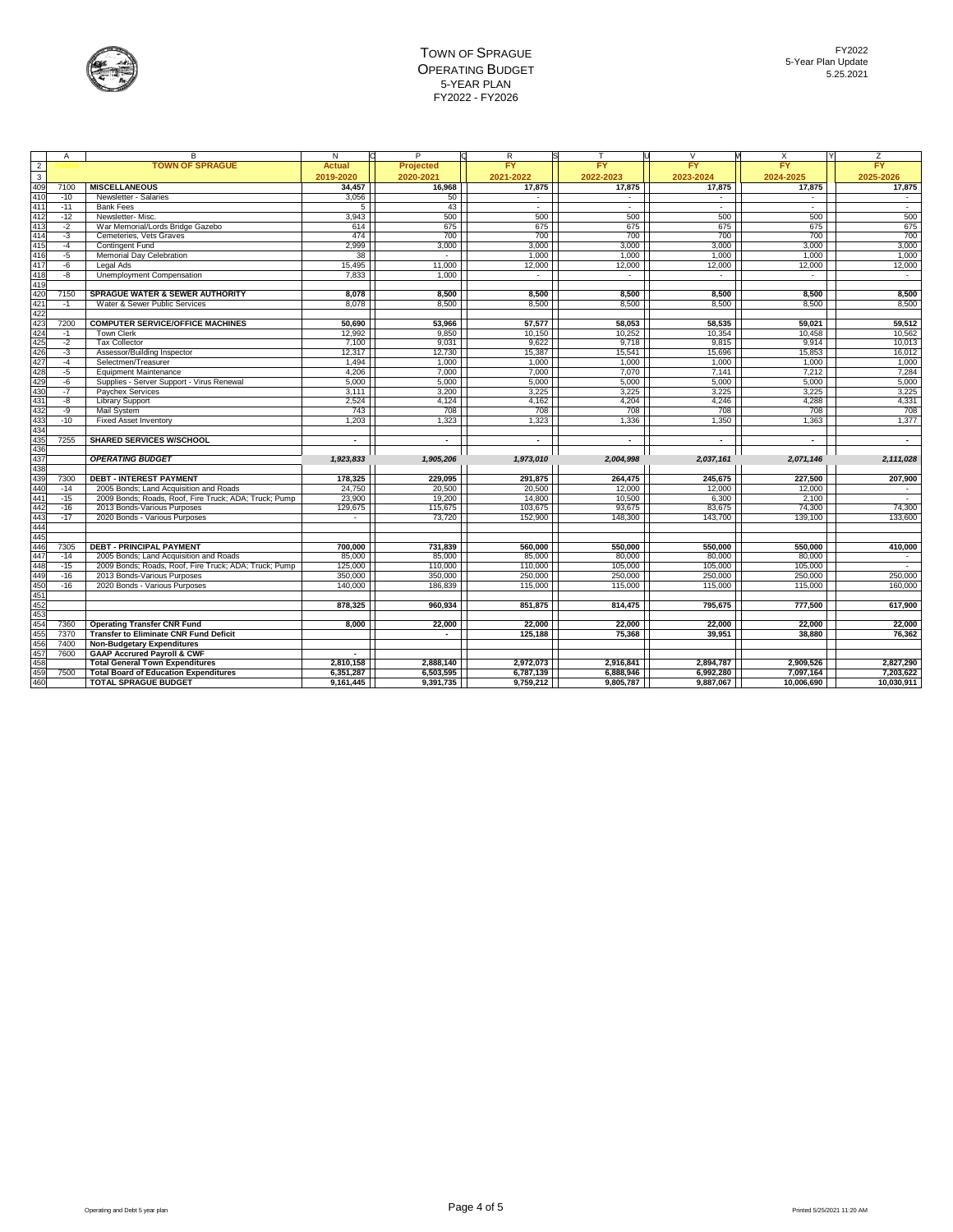

|                         |                    | R                                                                                          | N                        | P                        | R                           | т                        | v                        | $\boldsymbol{\mathsf{x}}$ | $\overline{z}$           |
|-------------------------|--------------------|--------------------------------------------------------------------------------------------|--------------------------|--------------------------|-----------------------------|--------------------------|--------------------------|---------------------------|--------------------------|
| $\overline{2}$          |                    | <b>TOWN OF SPRAGUE</b>                                                                     | <b>Actual</b>            | <b>Projected</b>         | <b>FY</b>                   | <b>FY</b>                | FY                       | <b>FY</b>                 | <b>FY</b>                |
| $\overline{\mathbf{3}}$ |                    |                                                                                            | 2019-2020                | 2020-2021                | 2021-2022                   | 2022-2023                | 2023-2024                | 2024-2025                 | 2025-2026                |
| 461                     |                    |                                                                                            |                          |                          |                             |                          |                          |                           |                          |
| 462                     |                    | <b>REVENUES</b>                                                                            |                          |                          |                             |                          |                          |                           |                          |
| 463                     |                    | <b>TAXES</b>                                                                               | 5,952,079                | 6,107,539                | 6,241,789                   | 6,322,359                | 6,443,214                | 6,564,069                 | 6,604,354                |
| 464                     | $5000-1$           | <b>Current Taxes</b>                                                                       | 5,498,351                | 5,669,773                | 5.801.039                   | 5,881,609                | 6,002,464                | 6,123,319                 | 6,163,604                |
| 465                     | 5000-2             | Current Year Interest and Lien Fees                                                        | 25,953                   | 20,000                   | 20,000                      | 20,000                   | 20,000                   | 20,000                    | 20,000                   |
| 466                     | 5000-3             | Prior Years Tax                                                                            | 109,619                  | 125,000                  | 125,000                     | 125,000                  | 125,000                  | 125,000                   | 125,000                  |
| 467<br>468<br>469       | 5000-4             | Prior Years Interest & Lien Fees                                                           | 32.086                   | 35,000                   | 35,000                      | 35,000                   | 35,000                   | 35,000                    | 35,000                   |
|                         | 5000-5             | Current Supplemental Motor Vehicle Tax                                                     | 89,129                   | 72,000                   | 72,000                      | 72,000                   | 72,000                   | 72,000                    | 72,000                   |
|                         | $5000 - 6$         | Firefighter Tax Abatement (contra)                                                         | $\sim$                   | (11,250)                 | (11, 250)                   | (11,250)                 | (11, 250)                | (11,250)                  | (11, 250)                |
| 470                     | 5000-7             | PILOT Solar Farm                                                                           | 200,435                  | 200,000                  | 200,000                     | 200,000                  | 200,000                  | 200,000                   | 200,000                  |
| 471                     | 5000-8             | Tax & Applic. Refunds (contra)                                                             | (3, 377)                 | (2,894)                  |                             |                          |                          |                           |                          |
| 472                     | 5000-9             | Tax Overpayments Ret'd (contra)                                                            | (117)                    | (90)                     | $\overline{a}$              | ÷,                       | $\overline{\phantom{a}}$ | $\overline{\phantom{a}}$  | $\sim$                   |
| 47<br>474               |                    | <b>STATE GRANTS - SCHOOL</b>                                                               | 2,666,736                | 2,660,052                | 2,668,094                   | 2,668,094                | 2,668,094                | 2,668,094                 | 2,668,094                |
| 475                     | 5100-1             | <b>Education Block Grant (ECS)</b>                                                         | 2,666,736                | 2,660,052                | 2,668,094                   | 2,668,094                | 2,668,094                | 2,668,094                 | 2,668,094                |
| 482                     |                    |                                                                                            |                          |                          |                             |                          |                          |                           |                          |
| 483                     |                    | <b>STATE GRANTS - LOCAL</b>                                                                | 596,909                  | 598,212                  | 582,822                     | 582,822                  | 582,822                  | 582,822                   | 582,822                  |
| 484                     | 5200-1             | Telecomm. Property Grant Tax                                                               | 5.222                    | 5,544                    | 5.221                       | 5,221                    | 5.221                    | 5,221                     | 5,221                    |
|                         | 5200-2             | Munic. Rev. Sharing Account - Municipal Projects                                           | 386,528                  | 386,528                  | 386,528                     | 386,528                  | 386,528                  | 386,528                   | 386,528                  |
| 485<br>486              | 5200-3             | Munic. Rev. Sharing [formerly Property Tax Relief Grant]                                   | $\sim$                   | $\sim$                   | $\overline{\phantom{a}}$    | $\sim$                   | $\sim$                   | $\sim$                    | $\sim$                   |
| 487<br>488              | 5200-4             | PILOT State Property                                                                       | 6.156                    | 6,156                    | 6.156                       | 6,156                    | 6.156                    | 6.156                     | 6.156                    |
|                         | 5200-5             | Mashantucket Pequot Grant                                                                  | 17,479                   | 17,479                   | 17,479                      | 17,479                   | 17,479                   | 17,479                    | 17,479                   |
| 489                     | 5200-6             | Veterans Tax Relief                                                                        | 2,576                    | 2,574                    | 1,876                       | 1,876                    | 1,876                    | 1,876                     | 1,876                    |
| 490<br>491              | 5200-7             | Disablility Exemption Reimbursement                                                        | 581                      | 691                      | 870                         | 870                      | 870                      | 870                       | 870                      |
|                         | 5200-8             | Elderly Property Exexmption/Freeze                                                         |                          |                          | $\mathcal{L}_{\mathcal{A}}$ | ÷                        |                          |                           | ÷                        |
| 492                     | 5200-10            | Judicial 10th Circut                                                                       | 2,760                    | 500                      | 1,000                       | 1,000                    | 1,000                    | 1,000                     | 1,000                    |
| 493                     | 5200-11            | SLA - Emergency Mgmt. Agency                                                               | 2,764                    |                          | 2,800                       | 2,800                    | 2,800                    | 2,800                     | 2,800                    |
| 494                     | 5200-13            | State Police O/T Reimb (ref. 6600-2)                                                       | 15,410                   | 15,000                   |                             |                          |                          |                           |                          |
| 495                     | 5200-14            | Town Aid Roads (TAR)                                                                       | 151,738                  | 152,349                  | 152,349                     | 152,349                  | 152,349                  | 152,349                   | 152,349                  |
| 496<br>497              | 5200-16            | Elderly and Disabled Transportation Grant                                                  | 5,695                    | 11,391                   | 8,543                       | 8,543                    | 8,543                    | 8,543                     | 8,543                    |
|                         |                    | <b>LOCAL REVENUES</b>                                                                      | 95,089                   | 140,160                  | 92.650                      | 92,650                   | 92.650                   | 92,650                    | 92,650                   |
| 498<br>499              | 5300-1             | Interest Income                                                                            | 3,214                    | 1,500                    | 3,000                       | 3,000                    | 3,000                    | 3,000                     | 3,000                    |
| 500                     | 5300-2             | License & Permit Fees                                                                      | 840                      | 3,500                    | 1,000                       | 1,000                    | 1,000                    | 1,000                     | 1,000                    |
| 501                     | 5300-3             | <b>Building Permit Fees</b>                                                                | 20.152                   | 45,000                   | 25,000                      | 25.000                   | 25,000                   | 25,000                    | 25,000                   |
| 502                     | 5300-4             | Dog License Fees                                                                           | 982                      | 1,500                    | 1,500                       | 1,500                    | 1,500                    | 1,500                     | 1,500                    |
| 503                     | 5300-5             | Sundry Receipts                                                                            | 160                      | 400                      | 400                         | 400                      | 400                      | 400                       | 400                      |
| 504                     | 5300-6             | Recording Land Records, Maps, etc                                                          | 14.941                   | 17,000                   | 10,000                      | 10.000                   | 10.000                   | 10,000                    | 10.000                   |
| 505                     | 5300-8             | Conveyance Tax                                                                             | 22,235                   | 41,000                   | 17,000                      | 17,000                   | 17,000                   | 17,000                    | 17,000                   |
| 506                     | 5300-9             | Copies-Fax Machine                                                                         | 6,950                    | 5,000                    | 5,000                       | 5,000                    | 5,000                    | 5,000                     | 5,000                    |
| 507                     | 5300-10            | Permit Fees, P&Z, Inland & Wetlands                                                        | 3,465                    | 2,500                    | 3,500                       | 3,500                    | 3,500                    | 3,500                     | 3,500                    |
| 508                     | 5300-11            | Reimbursement of Legal Fees                                                                | $\overline{\phantom{a}}$ | $\blacksquare$           | $\overline{\phantom{a}}$    | $\overline{\phantom{a}}$ |                          | $\overline{\phantom{a}}$  | $\overline{\phantom{a}}$ |
| 509                     | 5300-12            | Versailles Sewer Assessments                                                               | $\sim$                   | $\sim$                   | $\overline{\phantom{a}}$    | $\overline{\phantom{a}}$ | $\sim$                   | $\sim$                    | $\sim$                   |
| 51                      | 5300-13            | <b>Landfill Receipts</b>                                                                   | 19,316                   | 20,000                   | 23,000                      | 23,000                   | 23,000                   | 23,000                    | 23,000                   |
| 512                     | 5300-14<br>5300-15 | Newsletter                                                                                 | 1,532<br>192             | 1,500<br>160             | 2,000<br>150                | 2,000<br>150             | 2,000<br>150             | 2,000<br>150              | 2,000                    |
|                         | 5300-16            | Marriage Licenses<br>Sportsmans Licenses                                                   | 84                       | 150                      | 150                         | 150                      | 150                      | 150                       | 150<br>150               |
|                         | 5300-17            | Farmland Preservation                                                                      | 1,026                    | 950                      | 950                         | 950                      | 950                      | 950                       | 950                      |
|                         |                    |                                                                                            |                          |                          |                             |                          |                          |                           |                          |
|                         |                    | <b>MISC REVENUES</b>                                                                       | 875,958                  | 121,000                  | 54,000                      | 54,000                   | 54,000                   | 54,000                    | 54,000                   |
| 517                     | 5400-1             | <b>SCRRRA Subsidy</b>                                                                      | 3,238                    | 2,000                    | 2,000                       | 2,000                    | 2,000                    | 2,000                     | 2,000                    |
| 518                     | 5400-3             | Insurance Claims/Rebates                                                                   |                          |                          |                             | $\sim$                   |                          |                           |                          |
| 519                     | 5400-4             | Sale of Assets                                                                             | $\sim$                   | $\sim$                   | $\sim$                      | $\sim$                   | $\sim$                   | $\sim$                    | $\sim$                   |
| 520                     | 5400-5             | Other Revenues                                                                             | 831,781                  | 74,000                   | $\overline{\phantom{a}}$    | $\sim$                   | $\sim$                   | $\sim$                    | $\sim$                   |
|                         | 5400-6             | Waste Management                                                                           | 40,939                   | 45,000                   | 52,000                      | 52,000                   | 52,000                   | 52,000                    | 52,000                   |
|                         |                    |                                                                                            |                          |                          |                             |                          |                          |                           |                          |
| 52                      |                    | <b>INTERGOVERNMENTAL TRANSFERS</b>                                                         | 70,371                   | 68,508                   | 68,508                      | 65,234                   | 63,409                   | 61,718                    | 61,718                   |
|                         | 5500-1             | Water Improvement - Principal S&W Dept.                                                    |                          |                          |                             | ÷                        |                          |                           |                          |
| 525                     | 5500-2<br>5500-3   | Water Improvement - Interest S&W Dept.                                                     | 45,000                   |                          | 45.000                      |                          |                          |                           | 45,000                   |
| 52(                     | 5500-4             | Prin.Subsidy from S & W for Resv. Dam Proj.<br>Int. Subsidy from S & W for Resv. Dam Proj. | 25,371                   | 45,000<br>23,508         | 23,508                      | 45,000<br>20,234         | 45,000<br>18,409         | 45,000<br>16,718          | 16,718                   |
| 52                      | 5500-5             | Other                                                                                      | ٠                        | $\sim$                   |                             | $\overline{\phantom{a}}$ | $\overline{\phantom{a}}$ |                           |                          |
| 529                     |                    |                                                                                            |                          |                          |                             |                          |                          |                           |                          |
| 53                      |                    | OTHER MISC REVENUES                                                                        | $\sim$                   | 73,720                   | 105,000                     | 52,929                   | $\sim$                   | $\sim$                    | $\sim$                   |
| 531                     | 5600               | Non-Budgetary Income                                                                       | $\overline{\phantom{a}}$ | $\overline{\phantom{a}}$ |                             |                          | $\overline{\phantom{a}}$ | $\overline{\phantom{a}}$  | $\sim$                   |
|                         | 5700               | Appro. from Undesig. Fund Balance                                                          |                          |                          |                             |                          |                          |                           | $\sim$                   |
| 533                     | 5800               | Transfer in of Capitalized Interest for Bond Interest                                      |                          | 73,720                   | 105,000                     | 52,929                   |                          |                           |                          |
| 534                     |                    |                                                                                            |                          |                          |                             |                          |                          |                           |                          |
| 535                     |                    | <b>TOTAL REVENUE</b>                                                                       | 10,257,142               | 9,769,191                | 9,812,863                   | 9,838,088                | 9,904,189                | 10,023,353                | 10,063,638               |
| 536                     |                    |                                                                                            |                          |                          |                             |                          |                          |                           |                          |
| 537                     |                    | <b>Total General Town Expenditures</b>                                                     | 2,810,158                | 2,888,140                | 2,972,073                   | 2,916,841                | 2,894,787                | 2,909,526                 | 2,827,290                |
|                         | 7500               | <b>Total Board of Education Expenditures</b>                                               | 6,351,287                | 6,503,595                | 6,787,139                   | 6,888,946                | 6,992,280                | 7,097,164                 | 7,203,622                |
| 539                     |                    | <b>TOTAL EXPENDITURES</b>                                                                  | 9,161,445                | 9,391,735                | 9,759,212                   | 9,805,787                | 9.887.067                | 10,006,690                | 10,030,911               |
| 540<br>541              |                    | <b>SURPLUS / (SHORTFALL)</b>                                                               | 1,095,697                | 377,456                  | 53,651                      | 32,301                   | 17,122                   | 16,663                    | 32,727                   |
| 542                     |                    |                                                                                            |                          |                          |                             |                          |                          |                           |                          |
| 543                     |                    | <b>MILL RATES</b>                                                                          | 34.75                    | 35.75                    | 36.00                       | 36.50                    | 37.25                    | 38.00                     | 38.25                    |
| 544                     |                    |                                                                                            |                          |                          |                             |                          |                          |                           |                          |